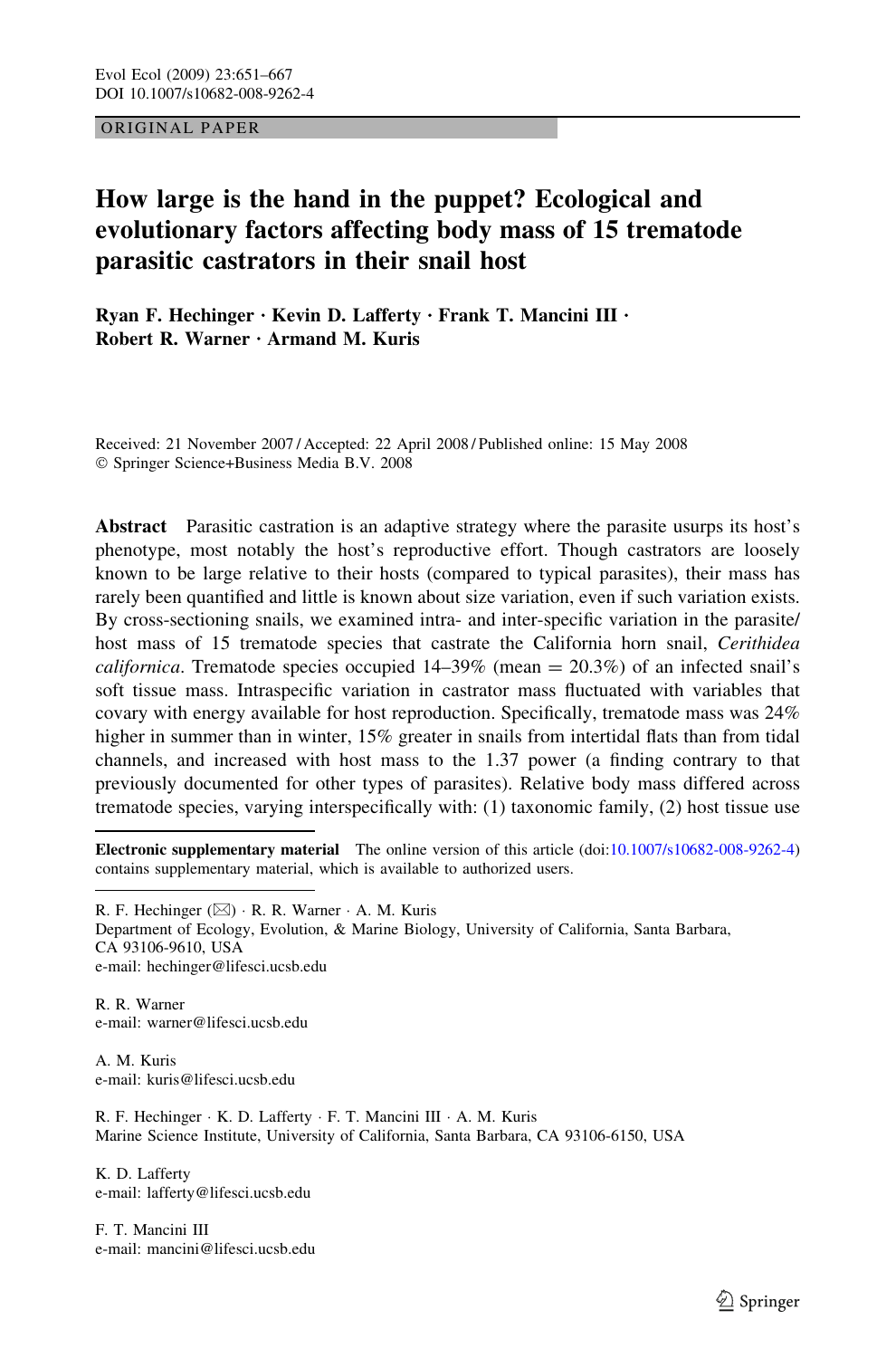(larger species used more types of host-tissue), (3) position in the trematode interspecific competitive dominance hierarchy (the two most subordinate species were the largest, otherwise size tended to increase with dominance), and (4) type of host used by offspring (species whose offspring infect relatively predictably occurring benthic invertebrates were larger than those infecting transient vertebrates). Our findings suggest that ecological constraints and life history trade-offs between reproduction and survival influence the mass of these very large parasites.

Keywords Parasitism · Body mass · Virulence · Reproductive allocation · Consumer strategy  $\cdot$  Life history

#### Introduction

''All animals, if operated on when they are young, become bigger and better looking than their unmutilated fellows.'' Aristotle (350 BCE)

Castration forcibly frees reproductive energy for other uses. This explains the ''post-operative'' somatic development observed by Aristotle. A variety of parasites castrate their hosts. These ''parasitic castrators'' usurp their host's phenotype, most notably energy intended for reproduction (Kuris [1974](#page-14-0); Baudoin [1975](#page-14-0)). In the simplest case, castrators may limit their energy consumption to host reproductive effort, unaffecting host energy allocation to growth and survival. However, a castrator's reproductive expectations may be quite different from those of the host. Therefore, these parasites may actively manipulate resource allocation of the hijacked host's phenotype in a way that reflects their life history and not that of the host. By the same reasoning, different castrators of the same host species may have different strategies of host use, each optimalized for its particular life history. Here, we quantify a correlate of parasite reproductive effort—relative body mass—for several species of parasitic castrator that use the same host species. We identify intra- and inter-specific variation in castrator relative mass and analyze factors associated with that variation to examine ecological and evolutionary issues underlying the energetics of parasitic castration.

A striking feature of parasitic castrators is that they grow large relative to their hosts, compared to typical parasites (Kuris [1974;](#page-14-0) Baudoin [1975\)](#page-14-0). However, this is a generality largely based on casual visual inspection—there are few studies that have quantified the relative mass of castrators. Two previous studies quantified the mass of a single castrator species in a single host species. Trematode flatworm castrators comprised 20–28% of the infected host snail's tissue weight (Hurst [1927;](#page-14-0) Wilson and Denison [1980\)](#page-16-0). Also, a few studies have shown that castrators grow along with their hosts, apparently tracking available resources. The size (length) of parasitic isopod crustaceans increased in pro-portion to size of their decapod crustacean hosts (reviewed in Kuris [1974](#page-14-0); and, see Muñoz and George-Nascimento [1999](#page-15-0); Kuris and Lafferty [2000](#page-14-0)).

Parasitic castrator mass might respond to variation in host resources beyond simply keeping pace with host size. For instance, for many iteroparous species, larger individuals allocate relatively more energy to reproduction than do smaller individuals (Pianka and Parker [1975](#page-15-0); Kozlowski [1992](#page-14-0)). Therefore, a castrator may grow disproportionally large in larger hosts. If being in a larger host is advantageous, the castrator might manipulate host allocation to growth (Hall et al. [2007\)](#page-14-0). Indeed, parasitic castrator trematodes sometimes cause gigantism of snail hosts (Rothschild [1936](#page-15-0); reviewed by Sousa [1983](#page-15-0); Sorensen and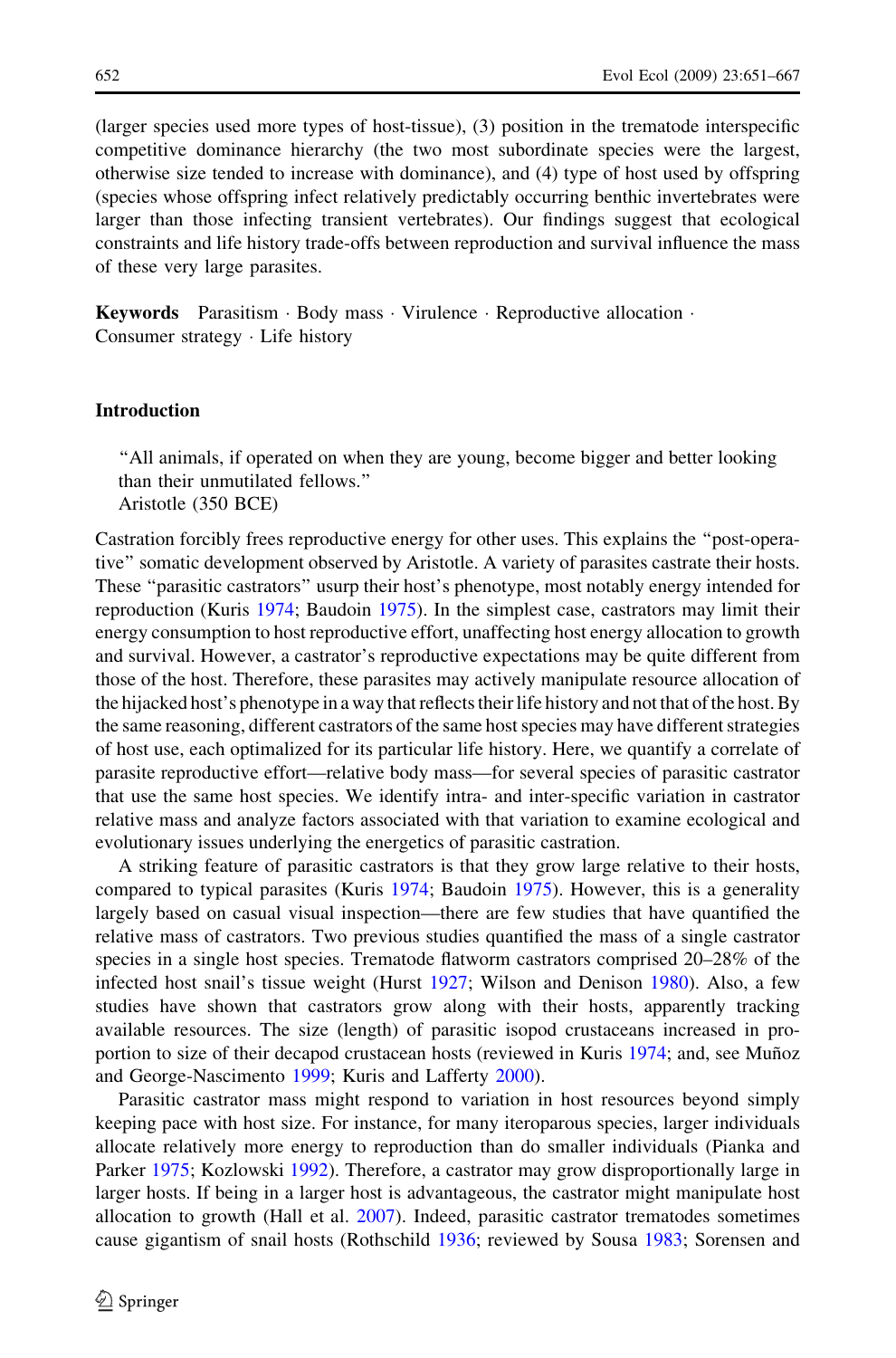Minchella [2001\)](#page-15-0), suggesting that castrators may exercise different energy allocation strategies than do uninfected hosts. Reproductive investment may also differ between host sexes (Stearns [1992\)](#page-15-0). Thus, if castrators are limited to pre-infection host allocation, they could have different masses in hosts of different sexes. Alternatively, if host sexes differ in reproductive effort, castrators may adaptively manipulate the host phenotype to an allocation pattern that better serves the parasite. This may be partly why many castrators of crustaceans feminize host morphology (e.g., see Reinhard [1956\)](#page-15-0). Additionally, host reproductive effort can vary with seasonal change and with environmental quality. Thus, even without a reallocation strategy, parasitic castrator mass might intraspecifically vary in time or space (Hall et al. [2007](#page-14-0)).

It is less clear whether body mass should vary among parasitic castrator species. If castrators are constrained to simply use host reproductive allocation, we should see similar body masses across castrator species using the same host species. Alternatively, if castrators manipulate host energy allocation, interspecific variation in life-history trade-offs might alter optimal castrator body mass. Precise predictions of optimal energy allocation require knowledge of the fates of both the reproducing parasite and its young. For instance, mortality schedules may affect allocation to reproduction (Williams [1966;](#page-15-0) Pianka and Parker [1975;](#page-15-0) Stearns [1992](#page-15-0)). A shorter expected life span may select for castrators to increase current production (and thus increase relative mass) at the expense of maintenance. Supporting this, in a survey of the literature, Taskinen et al. ([1997\)](#page-15-0) reported that species of trematode castrators in snails with shorter life spans tended to infiltrate more tissues of the host. Theory also suggests that the mean and variance of expected survival of offspring affect reproductive allocation (Stearns [1992](#page-15-0)). Thus, for example, we predict that castrators with offspring that infect sporadically available hosts might be selected to have lower relative mass, reflecting a bet-hedging or variance discounting strategy. Hence, considering variation in mass among castrator species is one means to investigate the tradeoffs involved in the evolution of parasitic castrators.

Because host species likely vary in many important aspects, a productive way to begin to investigate variation in body mass of parasitic castrators is to study several castrator species that parasitize the same host species. This can provide insight into the generality of intraspecific trends in castrator body mass, and allow interspecific comparisons. Trematode parasites that castrate snails provide perhaps the best systems for such inquiries because a single snail species at a single location can support a species-rich trematode assemblage (Kuris and Lafferty [1994](#page-14-0); Poulin and Mouritsen [2003;](#page-15-0) Huspeni et al. [2005\)](#page-14-0).

In this study, we quantified the parasite/host mass for 15 trematode species that castrate the California horn snail, Cerithidea californica (Haldeman [1840\)](#page-14-0). Trematode castrator relative mass should directly reflect overall reproductive investment. This is because the main function of trematode tissue in a snail is the continual asexual reproduction of offspring, while the trematodes primarily use the host body for survival. Further supporting this reasoning are data from McCarthy et al. [\(2002](#page-15-0)). They reported on two confamilial trematode species that parasitize the same snail species. Our analysis of their data indicates that the trematode species that was twice as productive (volume of offspring) was also twice as large (volume of trematode tissue in snails) as was the other species (GLM,  $F_{2.9} = 6.16, P = 0.021$ ).

We tested the following hypotheses and predictions. (1) If resource availability affects castrator relative mass, then relative mass would intraspecifically vary with resource quality as measured by host size, season and habitat type. (2) If castrator species adaptively manipulate infected host resource allocation, then relative mass would be the same in both host sexes, and (3) would differ between castrator species, doing so in ways predictable from life history theory. (4) If survivorship influences adaptive allocation, then relative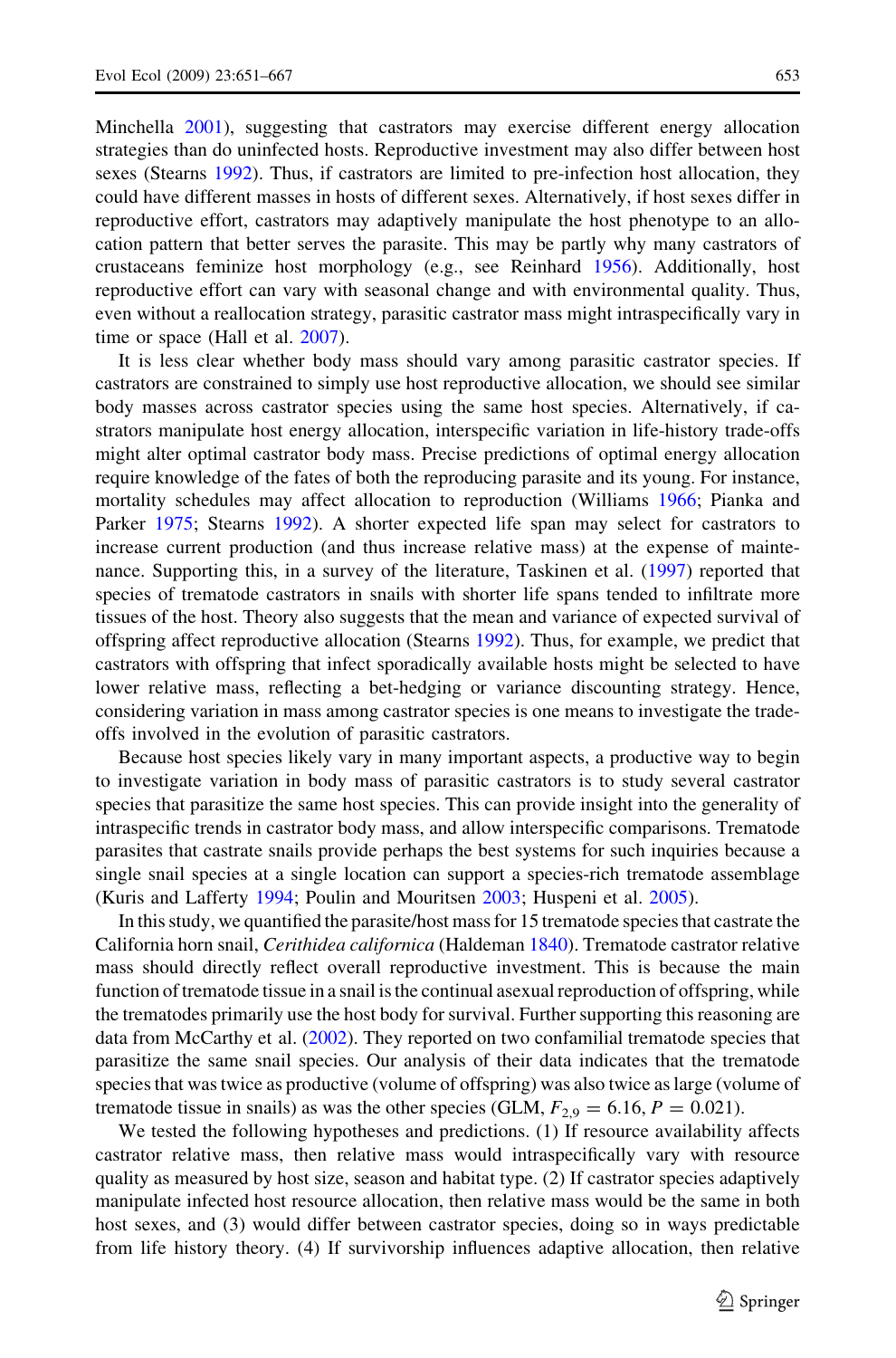mass would be lower for competitively dominant trematode species than for subordinate species with shorter life expectancies. (5) If variance in offspring survivorship affects adaptive allocation, relative mass would be lower in trematode species whose offspring use more transient hosts compared to those infecting more predictably occurring hosts. (6) We also predicted that trematode relative mass would vary with host tissue use, and that species using the least commonly used tissue and a lesser number of host tissues would tend to have smaller relative masses. We found that parasitic castrator mass, although always large, varied intraspecifically in ways mirroring energy available for production. Additionally, trematodes interspecifically varied in relative mass such that they appear to differentially manipulate infected host resource allocation in response to species-specific trade-offs concerning survivorship and reproduction.

#### Materials and methods

#### Host–parasite system

At least 18 digenean trematode species, belonging to eight families and five orders (fol-lowing Olson et al. [2003\)](#page-15-0), parasitize the California horn snail, Cerithidea californica (Martin [1972;](#page-15-0) Lafferty et al. [2006\)](#page-15-0). California horn snails live up to  $\sim$  10 years (McCloy [1979;](#page-15-0) Sousa [1983\)](#page-15-0) and individual trematode infections are also long-lived (Sousa [1983;](#page-15-0) Kuris [1990;](#page-14-0) Sousa [1990](#page-15-0)). Reproductive output of uninfected snails varies with habitat quality (Race [1981](#page-15-0); Lafferty [1993](#page-14-0); Armitage and Fong [2004](#page-14-0)) and season (McCloy [1979;](#page-15-0) Race [1981](#page-15-0); Sousa [1983\)](#page-15-0). Depending on trematode taxon, infection occurs either by a hatched free-swimming stage (miracidium) or by ingesting a trematode egg. Following infection, a trematode castrates the snail and grows via asexual production of clones (parthenitae). We equate the aggregate clonal mass to ''body mass'' because the clones cluster and function as a whole within the snail. Soon after infection, most parthenitae stop producing additional parthenitae (i.e., the infection grows very slowly, with the host), and switch to produce cercariae. These free-swimming offspring encyst in or on second intermediate hosts (e.g., annelids, mollusks, and fishes). Birds and mammals acquire adult parasites by preying on second intermediate hosts. One species does not use a second intermediate host, directly penetrating final host birds. Although the gonad is generally the most common site of infection, the species vary in tissue site use (Yoshino [1975](#page-16-0); Kuris [1990;](#page-14-0) Sousa [1993](#page-15-0)). We classified the host tissue site based on our familiarity with this system (i.e., from direct observations of tens of thousands of dissected snails). Interference competition between trematodes within individual hosts is frequently strong and asymmetrical, resulting in the death of subordinate species (Kuris [1990;](#page-14-0) Sousa [1993;](#page-15-0) Lafferty et al. [1994\)](#page-14-0). These trematodes do not cause gigantism in their snail host (Sousa [1983\)](#page-15-0), nor appear to affect survivorship under most conditions (Sousa and Gleason [1989\)](#page-15-0).

Field collection and laboratory work

We collected snails in 2005 from Carpinteria Salt Marsh (CSM), California, USA (34.40°N, 119.53°W) from two intertidal habitats (channels and mud flats). At CSM, flats have greater resource levels than do channels (J. Lorda, personal communication). Additionally, we sampled during two seasons, summer (when growth rates are high), and winter (when growth rates are low) (McCloy [1979;](#page-15-0) Race [1981](#page-15-0); Sousa [1983\)](#page-15-0). We haphazardly collected snails throughout the size range ( $\sim$ 22–38 mm length) within which we commonly encounter developed trematode infections.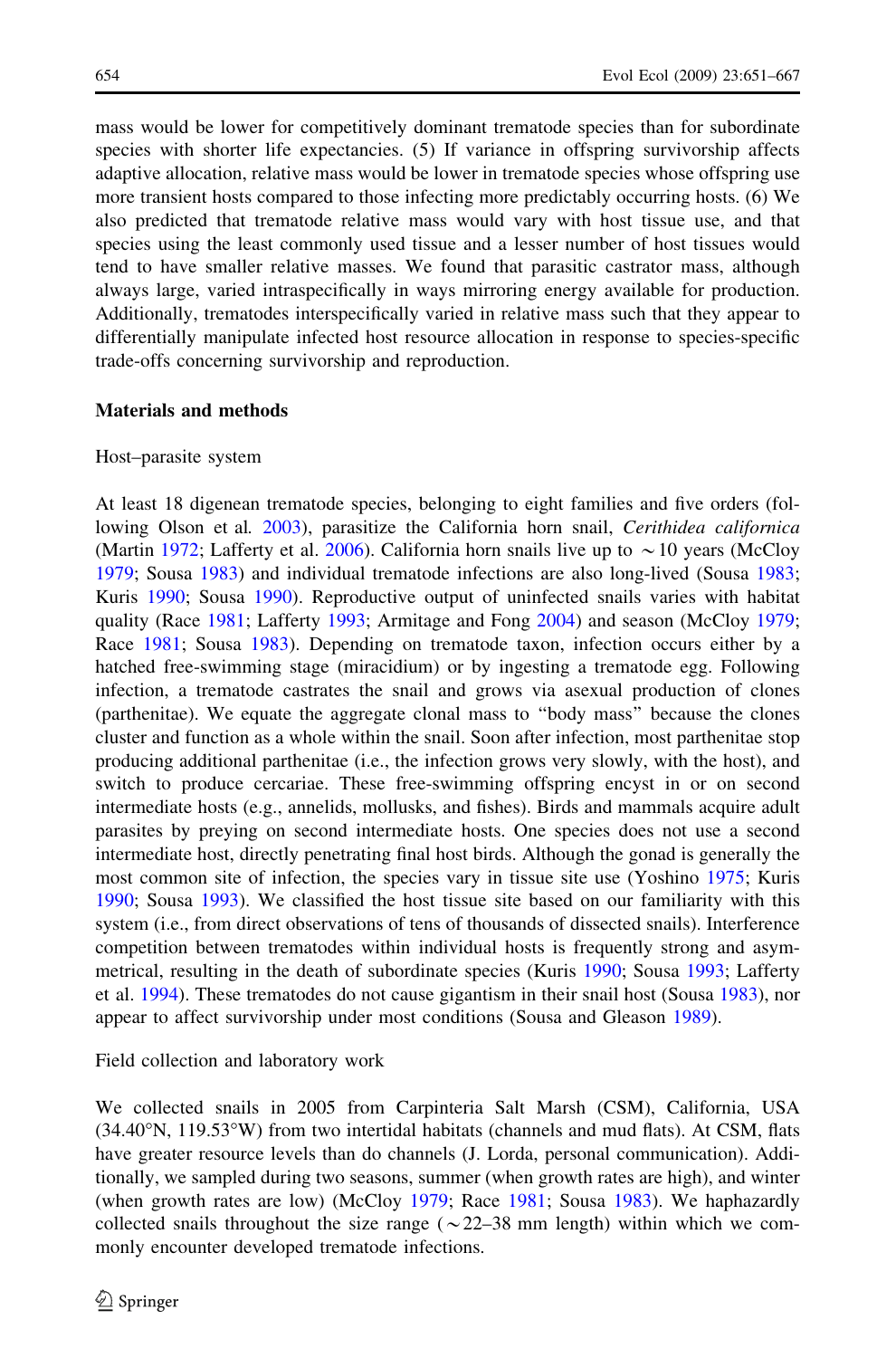We brought snails to the lab and processed them within 24 h. After rinsing and air drying a snail, we carefully cracked the shell with a hammer and removed the tissue while viewing under a stereo-microscope. We then measured the total soft tissue weight (all

weights are wet and to the nearest 0.0001 g). Then, we separated and measured the weight of the infected region(s) of the snail (digestive gland/gonad region, basal visceral mass, or mantle). We determined snail sex (by presence/absence of an ovipositor) and trematode species following Martin [\(1972](#page-15-0)) and Hechinger and Huspeni (unpublished manuscript).

To estimate trematode mass for each infected snail, we first determined the trematode proportion of the infected region of the snail using serial cross sections on AFA-fixed snails. We took six regularly-spaced cross-sections from each digestive gland/gonad and mantle region, and four cross-sections from each basal visceral mass. We determined the area (to the nearest  $0.0001 \text{ mm}^2$ ) of trematode and snail tissue, using digital photographs of each section and ImageJ software (W. S. Rasband, 1997–2005, US NIH). We calculated the average proportion of trematode tissue (weighted by cross-section area) for each infected region. We obtained trematode mass by multiplying the average proportion trematode by the mass of the infected region and then calculated relative trematode mass for each snail by dividing trematode mass by the total snail soft tissue mass.

We sectioned [1](#page-5-0)67 developed infections involving 15 trematode species (Table 1 and Table esm1). We excluded 13 immature heterophyid infections from analyses, since such infections are still rapidly growing. We also excluded mixed-species infections with overlapping host tissue occupancy (see esm) (the affect of such infections on total trematode mass is dealt with in another study (Hechinger et al. submitted)).

When calculating the trematode relative mass with our sectioning technique, we assumed equal density of trematode and surrounding snail tissue. To ensure that this assumption was reasonable, we compared the densities of infected and uninfected snail tissues. We estimated the densities by measuring wet mass and water displacement volume of 11 excised sections of each appropriate tissue type (trematode  $+$  digestive gland, digestive gland, basal visceral mass, and mantle). The various tissues did not significantly vary from an overall mean of 1.13 g ml<sup>-1</sup> (one-way ANOVA,  $F_{3,40} = 0.155$ ,  $P = 0.93$ ), with 65% and 96% power to detect respective differences of 0.050 and 0.075 g  $ml^{-1}$  or greater.

We also estimated the relative mass of gonad tissue for a sample of uninfected snails, employing the same techniques that we used to quantify trematode mass. We did this for the testes of eight males and the ovaries of eleven females (all from a tidal channel in summer).

#### Data analysis

To examine how factors affected relative trematode mass, we primarily used general linear models (GLMs, see Neter et al. [1996;](#page-15-0) Quinn and Keough [2002\)](#page-15-0) in JMP v. 7.0 (2007, SAS Institute, Inc.). We incorporated all categorical predictor variables as fixed effects. We first determined the effect on relative mass of species, and the potential covariates of season, habitat, host mass (combined host-parasite tissues), and host sex. To assess how relative mass was influenced by the four species-level predictor variables, we incorporated those into separate GLMs, nesting species within the variable of interest. We dropped snail sex from analyses because it did not affect relative trematode mass (see esm). To ensure that our findings concerning the relationship of relative mass to total mass were not the result of 'spurious self-correlations' (Kenney [1982](#page-14-0); Jackson and Somers [1991](#page-14-0)), we performed a randomization test (Edgington [1995\)](#page-14-0), using the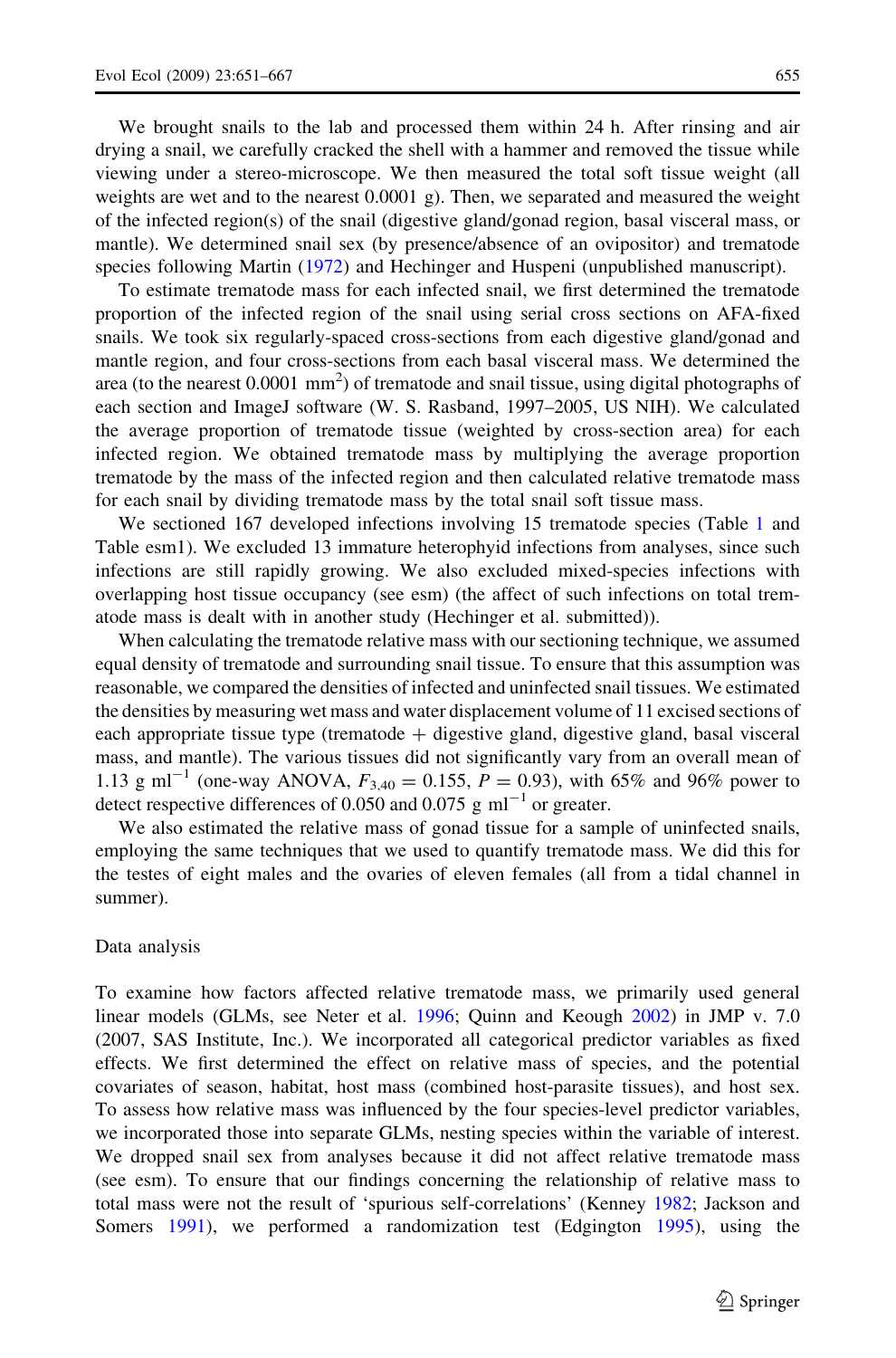| Family           | Species                                         | Species<br>code <sup>a</sup> | Host-tissue<br>use <sup>b</sup> | Dominance<br>rank <sup>c</sup> | Offspring<br>infect <sup>d</sup> | $n^e$ | CV <sup>f</sup><br>relative<br>mass |
|------------------|-------------------------------------------------|------------------------------|---------------------------------|--------------------------------|----------------------------------|-------|-------------------------------------|
| Cyathocotylidae  | Small cyathocotylid <sup>t</sup>                | <b>SMCY</b>                  | $g + dg + bvm$ 10.5             |                                | F                                | 7     | 31.0                                |
| Schistosomatidae | Austrobilharzia sp. <sup>g</sup>                | <b>AUST</b>                  | $g + dg + bvm$                  | 1                              | B                                | 1     |                                     |
| Notocotylidae    | Catatropis johnstoni                            | <b>CATA</b>                  | m                               | $\qquad \qquad -$              | I                                | 3     | 16.6                                |
|                  | Echinostomatidae Acanthoparyphium<br>spinulosum | <b>ACAN</b>                  | g                               | 5.5                            | I                                | 6     | 13.3                                |
|                  | Himasthla rhigedana                             | <b>HIMA</b>                  | g                               | 3                              | I                                | 27    | 27.6                                |
|                  | Himasthla sp. $B^g$                             | <b>HIMB</b>                  | $g + bvm$                       | 4                              | I                                | 27    | 27.1                                |
| Philophthalmidae | Cloacitrema<br>michiganensis                    | <b>CLOA</b>                  | $g + bvm$                       | 5.5                            | I                                |       | 21 26.6                             |
|                  | Parorchis acanthus                              | <b>PARO</b>                  | $g + bvm$                       | $\overline{2}$                 | I                                |       | 19 27.1                             |
| Heterophyidae    | Euhaplorchis<br>californiensis                  | <b>EUHA</b>                  | g                               | 8                              | F                                |       | 22 20.1                             |
|                  | Phocitremoides ovale                            | PHOC                         | g                               | 8                              | F                                |       | 2 31.3                              |
|                  | Stictodora hancocki                             | <b>STIC</b>                  | g                               | 8                              | F                                |       | 4 19.7                              |
| Renicolidae      | Large<br>xiphidiocercaria <sup>g</sup>          | LGXI                         | $g + dg$                        | 10.5                           | I                                | 9     | 36.1                                |
|                  | Renicola buchanani                              | <b>RENB</b>                  | m                               |                                | F                                |       | 10 30.4                             |
| Microphallidae   | Probolocoryphe uca                              | <b>PROB</b>                  | $g + dg + bvm$ 12.5             |                                | I                                | 7     | 21.5                                |
|                  | Small microphallid <sup>g</sup>                 | <b>SMMI</b>                  | g                               | 12.5                           | I                                | 2     | 4.9                                 |

<span id="page-5-0"></span>Table 1 Species of trematode used in this study with attributes of their biology and ecology

Species codes will be used in subsequent Tables and Figures

 $g =$  gonad,  $dg =$  digestive gland, bym = basal visceral mass, m = mantle

Lower-ranked species (dominants) kill higher-ranked species (subordinates). We did not rank the two mantle dwelling species because they do not linearly fit into the hierarchy and also are confounded by tissueuse

<sup>d</sup> "Offspring" refer to asexually produced cercariae, which leave the snail first intermediate host to infect either invertebrates (I), fishes (F), or birds (B)

<sup>e</sup> The number of individual infections of each species for which we quantified trematode mass ( $n = 167$ )

 $f$  CV = (standard deviation/mean)  $\times$  100 (based on data corrected for snail size, season, and habitat)

<sup>g</sup> We recognize these as species although they have not yet been described

Resampling Stats add-in 3.0 (2004, Resampling Stats, Inc.). To assess the relationship between absolute trematode mass and infected snail mass, we used non-linear regression with the Gauss–Newton method and parameter starting values derived from the equivalent model fit in log–log space (see esm). Ordinary least squares was justified because we expect our measurement error in trematode mass to be larger than that for the mass of the entire infected snail (Quinn and Keough [2002](#page-15-0)). We used an ordered-heterogeneity test (Gaines and Rice [1990](#page-14-0); Rice and Gaines [1994\)](#page-15-0) to assess statistically the trend of increasing relative mass with increased tissue-use. To generate the ordered-heterogeneity test statistic,  $r_sP_c$ , we used Spearman's rank correlation  $(r_s)$ , and the complement of the P-value  $(P_c)$  from the partial F-test from the GLM testing the effect of tissue-use on relative mass. We ranked mantle-dwellers lowest, followed by other species in order of increasing numbers of tissues used. We performed a single-planned contrast to test whether mantle-dwelling species had the lowest relative mass. We assigned competitive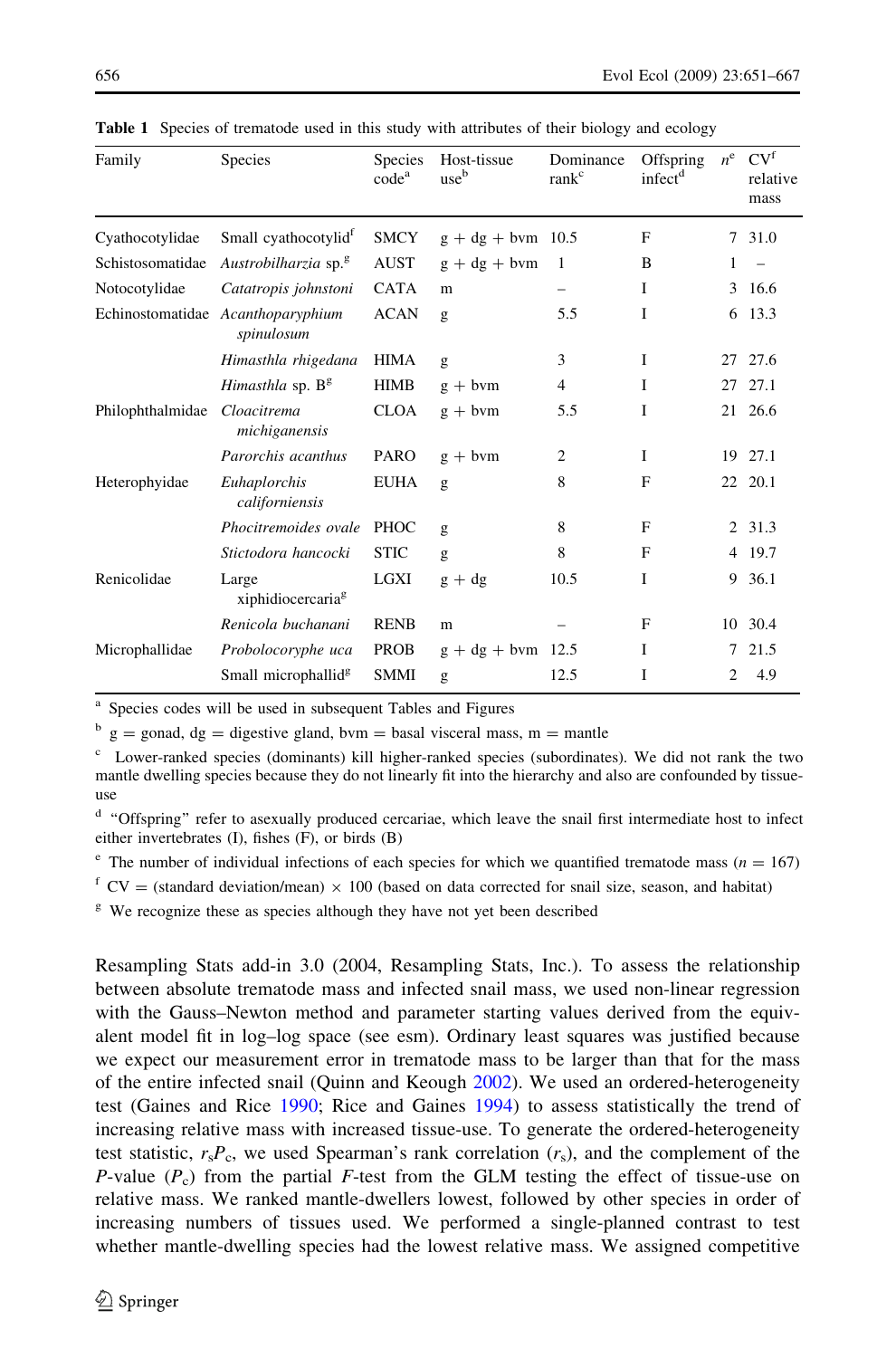dominance ranks (Table [1\)](#page-5-0) slightly modified from Kuris ([1990\)](#page-14-0) and Huspeni ([2000\)](#page-14-0). We only gave ranks to the 13 species that use the visceral mass because mantle-dwellers are confounded by tissue site use. The clearest way to categorize offspring environment predictability was by classifying their hosts as invertebrate (all sessile or localized benthos) or vertebrate (all mobile and transient fishes and birds). We examined the occurrence of statistical interactions between predictor variables. Interactions were nonsignificant ( $P > 0.10$ ) in all cases that we examined (details in the esm).

We do not expect that phylogenetic constraint directly operates on trematode growth in snails to drive similarity in relative mass of related trematodes. These trematode infections grow modularly, by simply adding new, clonal parthenitae. Hence, trematode relative mass should be a trait that freely and rapidly evolves in response to factors affecting optimal allocation to survival and reproduction. Therefore, performing analyses on raw data is appropriate. However, even barring phylogenetic inertia, species may share numerous confounding traits due to common ancestry. Although our study included 15 trematode species, most robust phylogenetically explicit tests (Harvey and Pagel [1991\)](#page-14-0) are precluded by the high covariation between trematode phylogeny, relative mass, and the predictor traits of interests (dominance rank and type of hosts infected by offspring). Nevertheless, instead of dismissing phylogenetic control, we examined two of our main interspecific comparisons in a phylogenetically corrected way. We constructed a phylogenic tree for our species (Figure esm1), using the phylogeny of trematode families provided by Olson et al. [\(2003\)](#page-15-0), and information on generic or subfamilial relationships (Yamaguti [1971](#page-16-0)) to resolve within-family topography. We generated phylogenetically independent contrasts (Felsenstein [1985](#page-14-0); Harvey and Pagel [1991\)](#page-14-0) to examine how relative mass varies with rank in the competitive dominance hierarchy (treating rank as a continuous variable). To assess the influence on trematode relative mass of the type of host infected by offspring, we implemented Hansen's test for adaptation under optimizing selection (Hansen [1997](#page-14-0)), running the test for several values of evolutionary constraint  $(x)$ . We also note the few independent comparisons in offspring host use that were available in the phylogeny. For all phylogenetically explicit comparisons, we used the software, COMPARE 4.6b (E. P. Martin, 2004, Indiana University).

Some species were poorly represented in our sampling. Although all the GLM-based analyses explicitly account for sample size, some of the comparative analyses are based solely on species' means. This was probably not an issue, since the coefficients of variation were relatively low for all sampled species (Table [1](#page-5-0)). Nevertheless, we performed parallel analyses excluding the five species with less than six sampled individuals. Because the results from those analyses were qualitatively (and effectively quantitatively) the same as the analyses using all available data, we present only the latter.

We ensured assumptions of approximate normality and variance homogeneity were met by inspecting plots of residuals versus predicted values, and by inspecting normal quantile plots with Lillifors 95% confidence limit curves. We analyzed untransformed data in all but one minor case where we used fourth root transformation to mitigate variance heterogeneity. All P-values are two-tailed, except for the test of the clearly directional and qualitatively substantiated hypothesis regarding the effect of tissue-use. Since we planned our testing before doing analyses, we focus on and present nominal P-values. We also show that all significant P-values remained so after controlling for multiple comparisons by holding the 'false-discovery rate' (Benjamini and Hochberg [1995\)](#page-14-0) to 0.05 for our family of eight tests of the main effects on trematode mass and the single test of male versus female gonad size (Table esm7).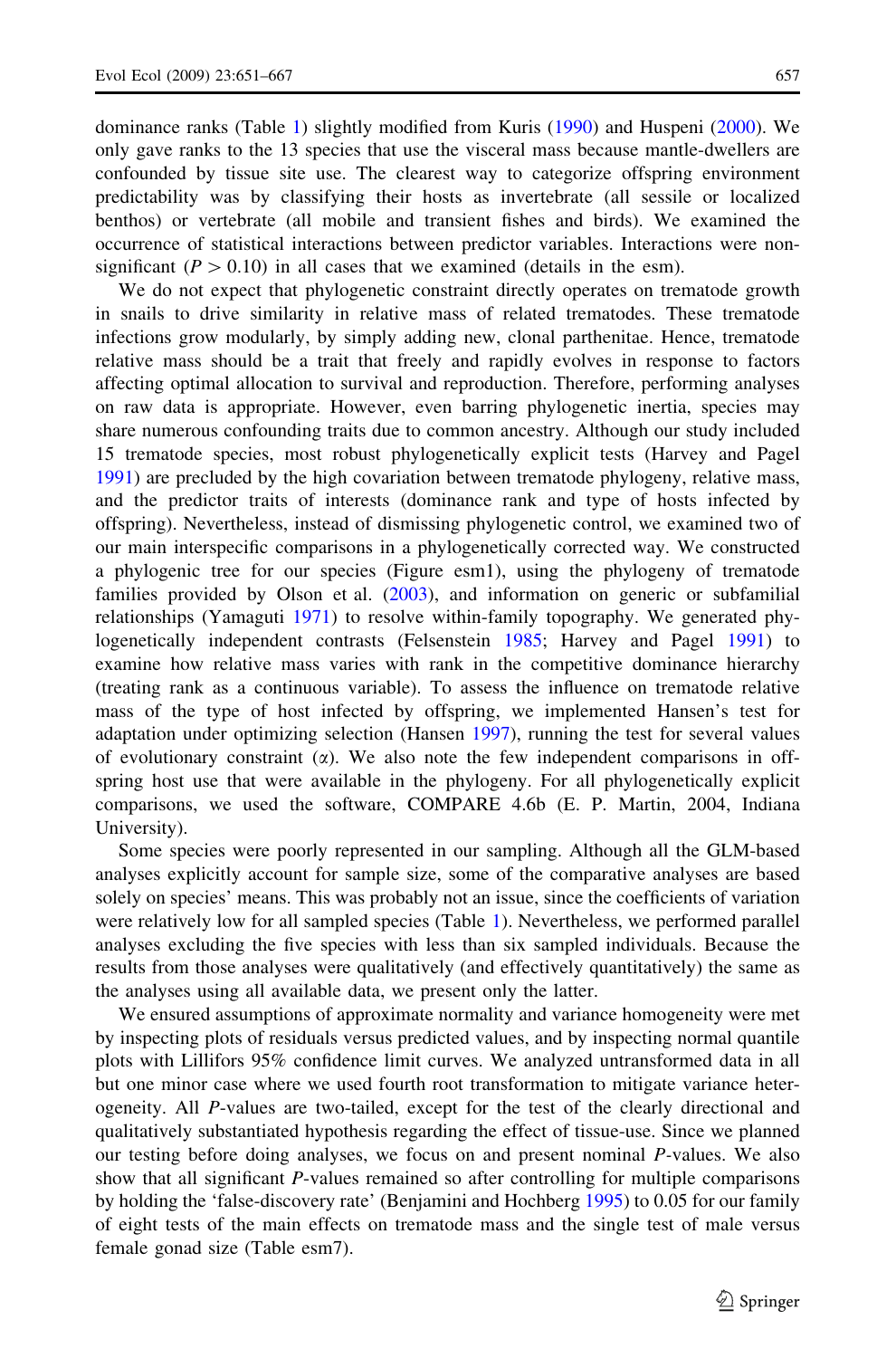| Predictor      | df  | SS    | $F$ -ratio | $R^2$ | P      |
|----------------|-----|-------|------------|-------|--------|
| <b>Species</b> | 14  | 0.351 | 8.15       | 0.43  | 0.0000 |
| Season         |     | 0.039 | 12.67      | 0.08  | 0.0005 |
| Habitat        |     | 0.013 | 4.23       | 0.03  | 0.0414 |
| Tissue mass    |     | 0.018 | 5.92       | 0.04  | 0.0162 |
| Full model     | 17  | 0.665 | 12.69      | 0.59  | 0.0000 |
| Residual       | 149 | 0.459 |            |       |        |

Table 2 Results of the general linear model demonstrating the effects of several variables on the relative mass of trematodes in infected snail hosts

*Note*: the intercept in this GLM was  $0.153 \pm 0.022$  ( $\pm$ se)

### **Results**

Single-species trematode infections comprised 6–49% of the tissue mass of parasitized snails ( $n = 167$ ). Trematode species identity explained 43% of the variation in relative mass (Table 2). Mean relative mass ranged from 14 to 39% among the 15 trematode species (Fig. [1a](#page-8-0)), averaging  $20.3 \pm 3.5\%$  ( $\pm 95\%$  cl) across species (holding to average values the effects of season, habitat, and host size). This compared with relative masses of 7.7  $\pm$  1.9% ( $\pm$ 95% cl) for uninfected female snail gonads and 14.6  $\pm$  2.2% for male gonads (Fig. [1b](#page-8-0)), which further differed from each other  $(F_{1,17} = 27.7, P < 0.0001)$ .

Effects on intraspecific variation in trematode relative mass

Relative trematode mass was higher under conditions of abundant resources. The relative mass of the average trematode infection was 23.9% higher in summer than in winter  $(22.3 \pm 2.4\% \ (\pm 95\% \ \text{cl})$  in summer, vs.  $18.0 \pm 2.1\%$  in winter; Table 2). Trematode relative mass was 15.0% greater on intertidal flats than in channels (21.5  $\pm$  2.2% on flats, vs.  $18.7 \pm 2.4\%$  in channels; Table 2).

Trematode relative mass increased with host size (Fig. [2a](#page-8-0), Table 2) and this was not the result of spurious correlation (see esm for randomization test). Thus, absolute trematode mass scaled allometrically with infected snail mass (Fig. [2](#page-8-0)b). This allometric relationship was bolstered by our analysis in log-log space (esm). In contrast, there was no discernable relationship between relative gonad size and the size of uninfected snails (Fig. [2a](#page-8-0); GLM on 4th root transformed data to mitigate variance heterogeneity,  $F_{1,16} = 0.02$ ,  $P = 0.89$ ), but we note the limited range of uninfected snail sizes caused by the rarity of uninfected large snails.

Effects on interspecific variation in trematode relative mass

Family-level differences explained a sizeable amount of the variation in relative trematode mass among species, after controlling for season, habitat, and host size ( $P < 0.0001$ , Table esm2). Species identity barely approached significance after accounting for family  $(P = 0.053$ . Table esm2).

The tissue site use of a trematode species was associated with variation in relative mass (Fig. [3,](#page-9-0) Table esm3). Additionally, relatively larger species used more tissues (Fig. [3](#page-9-0)). In particular, relatively larger species extended from the gonad to also use the basal visceral mass. Further, the species with the largest relative mass used the gonad, the digestive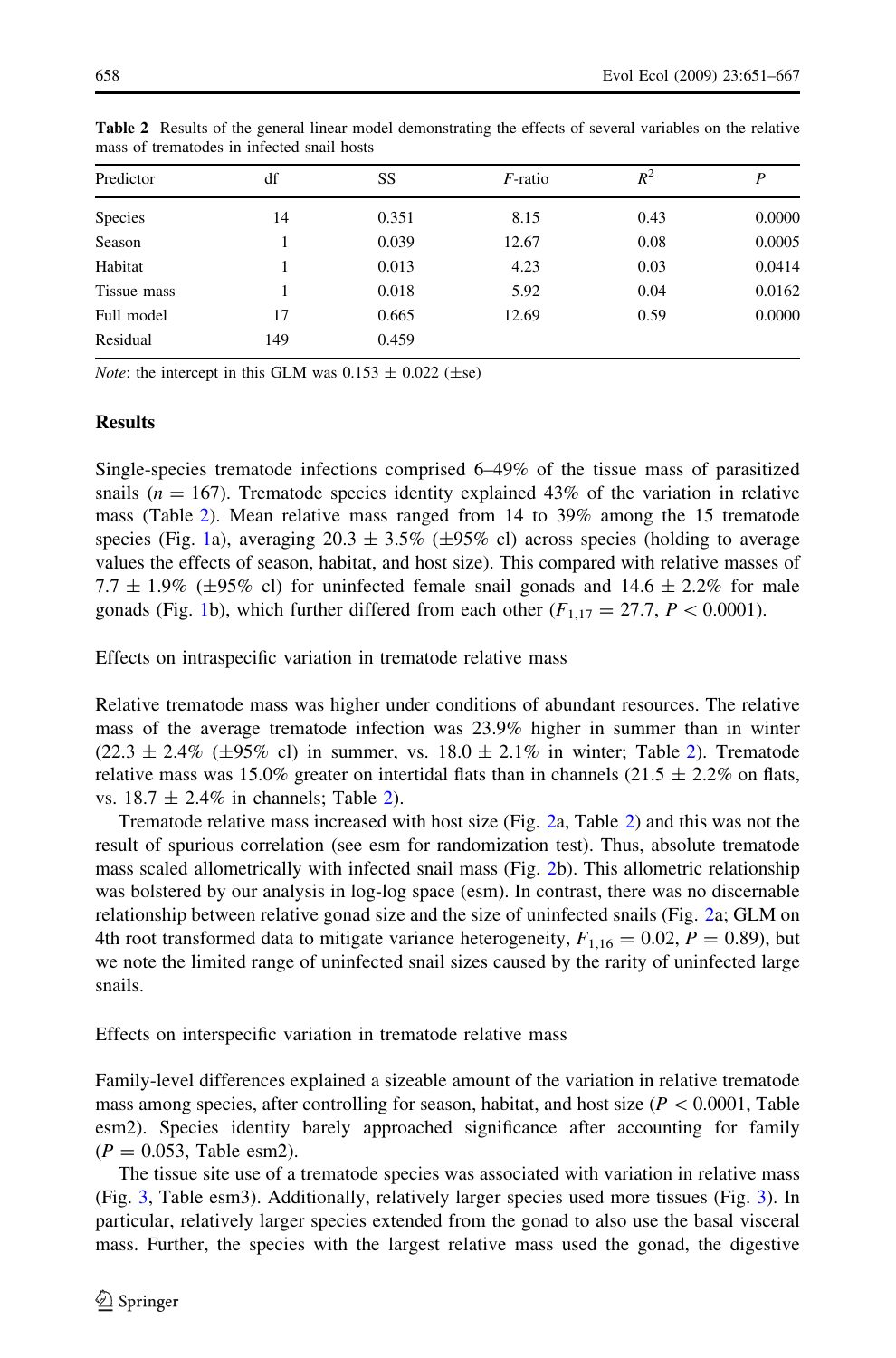<span id="page-8-0"></span>

Fig. 1 (a) Relative mass of 15 species of trematodes in individual snail hosts and (b) relative mass of gonads of uninfected female and male *Cerithidea californica* snails. Values are estimated means  $(\pm 95\%$ confidence limits): for (a), from a general linear model holding to average values the effects of season, habitat, and host-tissue weight; and, for (b), from a general linear model holding snail weight constant (all uninfected snails came from a single habitat (channel) and season (summer)). Trematode species are arranged by taxon and species codes are in Table [1](#page-5-0). Since the confidence limits are based upon the pooled variance, variation in their magnitude across species reflects only variation in sample size

Fig. 2 (a) Relative trematode mass and (b) actual trematode mass increase with infected snail tissue mass. The data are leverage residuals (Sall [1990](#page-15-0)) obtained from general linear models controlling the effects of trematode taxon, habitat, and season. In (a), we also indicate the gonad relative mass of uninfected male (M) and female (F) snails. For  $(b)$ , the 95% confidence interval for the exponent is 1.17–1.57, and that of the slope is 0.26–0.37



 $\textcircled{2}$  Springer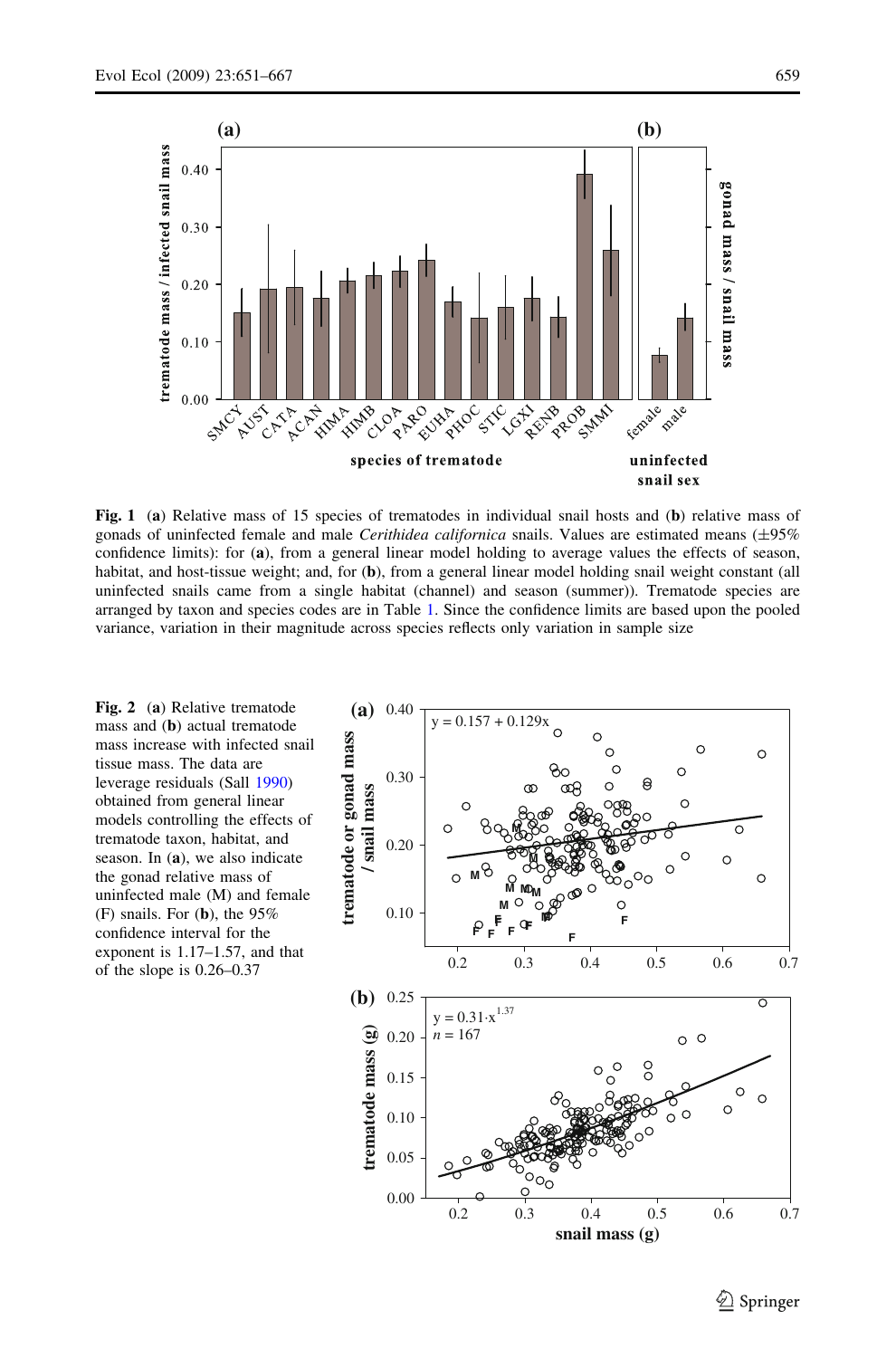<span id="page-9-0"></span>gland, and the basal visceral mass. Also, species occupying the mantle had 19% lower relative mass than did the species that use the visceral mass (Fig. 3; planned contrast,  $t = 1.94$ , df = 149,  $P_{1\text{-tailed}} = 0.027$ ). Trematode species-specific variation still remained after accounting for tissues used ( $F_{10,149} = 7.88$ ,  $P \lt 0.0001$ ). Thus, diverse tissue use did not necessarily correspond with a larger relative mass. This occurred because some of the species that use more tissues (AUST, SMCY, and LGXI (species names and codes in Table [1](#page-5-0))) were frequently less densely packed in host tissues than were species that only use host gonad (Figure esm2).

Although relative mass significantly varied among dominance ranks ( $F_{7,138} = 7.2$ ,  $P<0.0001$ , Table esm4), there was no consistently increasing relationship between a trematode species' relative mass and its rank in the competitive dominance hierarchy (Fig. [4\)](#page-10-0). However, the two lowest ranking species had the highest relative masses. The general trend across the other species was that relative mass increased with increasing dominance. When using independent contrasts, there was no association between relative mass and dominance rank (Figure esm4,  $R^2$  < 0.001, P = 0.93, n = 12), but we note the three apparently zero dominance rank contrast values may be due to a lack of resolution of the interactions between closely related species to whom are assigned the same dominance rank (for nodes i, j, and l; Figure esm1).

The relative mass of trematode species (excluding the two mantle-dwellers) differed between species whose offspring infect vertebrates and those whose offspring infect invertebrates ( $F_{1,138} = 15.7$ ,  $P = 0.0001$ , Table esm5). The five vertebrate-users were, on average, 31% smaller than were the eight invertebrate-users  $(16.5 \pm 0.03\%$  vs.  $23.8 \pm 0.02\%$  ( $\pm 95\%$  cl)). Hansen's test for adaptation further supported this, effectively converging on our cross-species comparison throughout a large range of evolutionary constraints, including the maximum likelihood value for evolutionary constraint ( $\alpha = 1.6$ ; Table esm6). Here, the optimum relative mass of vertebrate users was estimated to be 38% smaller than that for invertebrate users ( $R^2 = 0.32$ ,  $t_{12} = 2.43$ ,  $P = 0.032$ , Table esm6). Due to the general covariation between phylogenetic relatedness among trematodes and the hosts subsequently infected by their offspring, there were only two non-confounded independent character transitions to evaluate. However, the two groups using vertebrates had 26% and 37% lower relative mass than did the invertebrate-using species in their sister groups (Figure esm1, contrast codes b  $\&$  c). We also note that the vertebrate-using

Fig. 3 Relative mass of trematodes in infected snails classified by host tissues used  $(m = 1)$  $g =$  gonad,  $dg =$  digestive gland, bvm = basal visceral mass). Values are means (±95% confidence limits, using the pooled variance), using a general linear model to hold constant the effects of season, habitat, and host-tissue weight (Table esm3). The F-statistic, and P-value are for the categorical effect of tissue-use on relative mass. The  $r_sP_c$ statistic and P-value are from an ordered-heterogeneity test assessing whether trematode mass increases with number of tissues used

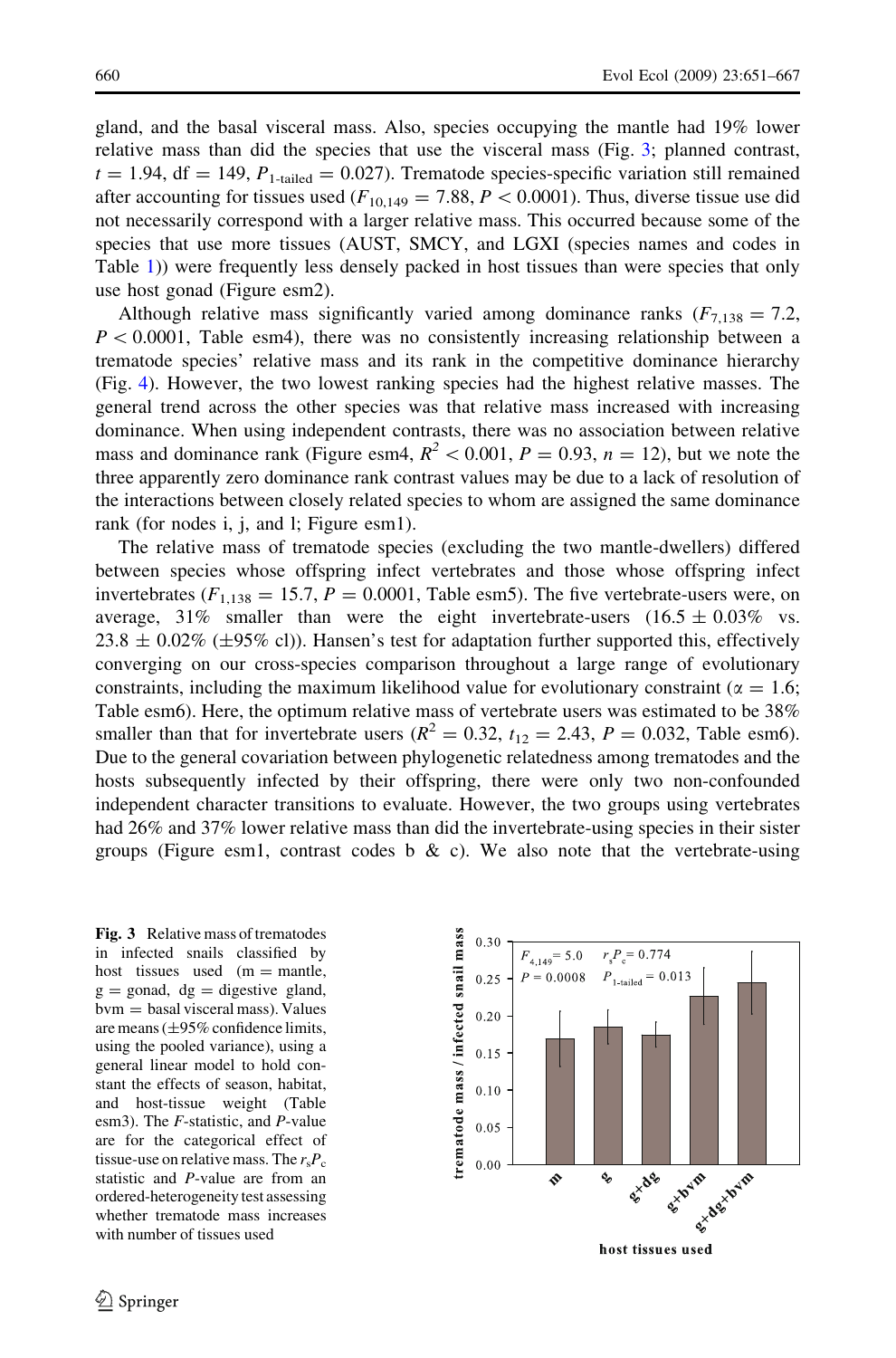

<span id="page-10-0"></span>Fig. 4 The relative mass of trematode species, ordered by their rank in the dominance hierarchy (Table [1](#page-5-0))

renicolid, RENB, was 18% smaller than its invertebrate-using congener, LGXI (Fig. [1](#page-8-0)). However, this association is confounded by RENB being a mantle dweller.

#### **Discussion**

Trematodes always took a large proportion of their host's mass and this proportion varied significantly among species. As outlined in the introduction, these interspecific differences in relative mass should directly reflect variation in the amount of energy allocated to reproduction. This idea is further supported by our evidence that much of the intraspecific variation in relative mass was associated with factors that covary with energy available to the host for reproduction and growth.

Intraspecific variation in relative castrator mass likely reflects energy availability

The intraspecific winter decline in trematode mass probably reflects diminished energy available for production. This is likely proximally driven by decreased availability of food (benthic diatoms) caused by shorter photoperiod and lower temperature. In the winter, the snails stop growing, stop reproducing, and become less active (McCloy [1979;](#page-15-0) Race [1981;](#page-15-0) Sousa [1983\)](#page-15-0). We have observed that snail gonads regress in the winter and that trematode parthenitae become less densely packed in snail tissues and produce far fewer cercariae (unpublished data). Our findings quantify this qualitative observation of seasonal regression and show that the seasonal ebb in host reproductive effort is paralleled by decline in castrator mass.

Intraspecifically, relative trematode mass was higher in snails collected from flat than from channel habitats. Habitat quality for California horn snails generally varies at a small scale, due to factors such as food quality, sediment texture, or inundation time (Race [1981;](#page-15-0) Lafferty [1993](#page-14-0); Armitage and Fong [2004](#page-14-0)). Indeed, recent sampling from our study areas indicates that benthic diatoms (horn snail food) are 3.4 times more abundant on the flats than in the channels (J. Lorda, personal communication). Mathematical modeling (Hall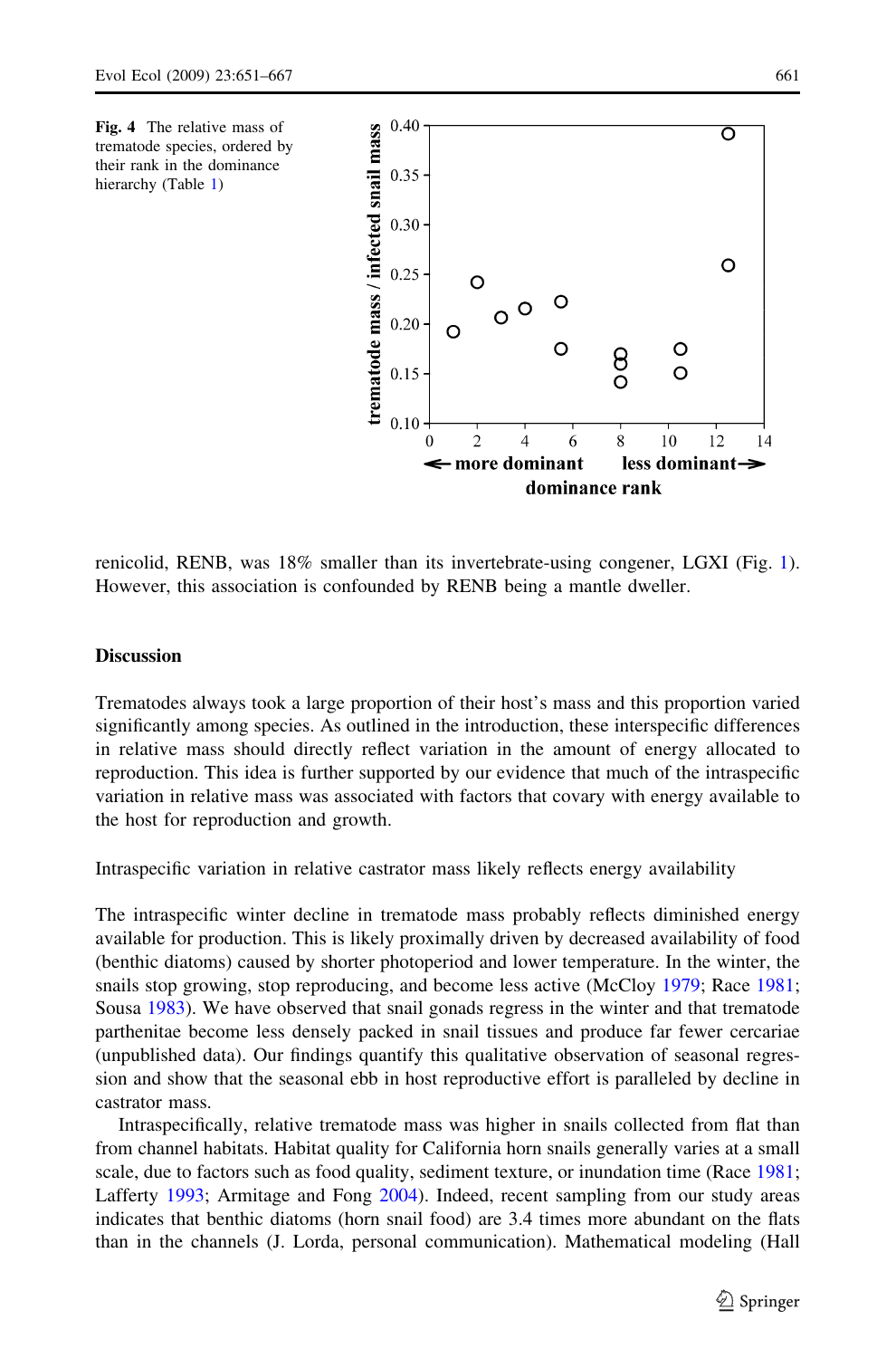et al. [2007](#page-14-0)) has also indicated that parasitic castrator volume can increase with an increase in food. Thus, as with seasonal variation, spatial variation in relative trematode mass is likely explained by energy availability.

Trematodes occupied a higher proportion of tissue in larger snails (Fig. [2\)](#page-8-0). This contrasts interspecific patterns previously documented for other types of parasites. George-Nascimento et al. [\(2004](#page-14-0)) and Poulin and George-Nascimento ([2007\)](#page-15-0) respectively found that parasitic helminth biovolume in vertebrates either proportionally decreased or remained constant as host size increased. We expect that this difference reflects that parasitic castrators operate under different principles than do the macroparasites and trophically-transmitted larval parasites used in those studies. We suggest that the proportionally larger size achieved by parasitic castrators in larger hosts simply mirrors the increased reproductive effort that typifies many iteroparous species, where larger (and older) individuals shunt relatively more energy to reproduction than to growth (Pianka and Parker [1975](#page-15-0); Kozlowski [1992](#page-14-0)). Like uninfected snails, parasitized horn snails grow more slowly when larger (Sousa [1983](#page-15-0); Lafferty [1993](#page-14-0)), further supporting the idea that they allocate proportionally more to reproduction with increased size. The disproportionate increase in castrator mass with host size may be a general phenomenon, because castrators frequently are long-lived and iteroparous.

Thus, the combined evidence suggests that intraspecific variation in castrator mass largely reflects variation in the amount of energy available for production. Beyond this, variation in mass across castrator species likely reflects their differential manipulation of energy allocation of the castrated host's phenotype.

Does the documented interspecific variation in castrator relative mass represent adaptive responses to trade-offs between survivorship and reproduction?

Most of the variation in relative mass between trematode species was attributable to family differences (although some confamilial species still varied from each other in relative mass). This mirrors general trends across the animal kingdom, where most variation across species is bound up at the taxonomic familial and ordinal level (Harvey and Pagel [1991](#page-14-0)). However, what biological factors might drive the documented interspecific variation?

In some species, parthenitae were solely in the space normally occupied by the gonad (Table [1](#page-5-0), Figure esm2). This fits in with the traditional view of a trematode parasitic castrator. By not affecting vital tissues, the parasite will minimally decrease host pheno-type viability (Poulin [1998;](#page-15-0) Combes [2001](#page-14-0); Esch et al. [2001\)](#page-14-0). Hence, being restricted to the gonad area may constrain parasite mass and current production, but it also likely increases reproductive lifespan of the castrator.

Other trematode species used tissues beyond the gonad, but were less densely packed, not achieving masses much greater than species concentrating in the gonad space. This pattern is inconsistent with increasing production by escaping the limiting space of the gonad region. Why would these species incur the potential cost of reduced survivorship (by damaging vital tissue, see Yoshino [1976b](#page-16-0)) if not to achieve greater current production? One hypothesis is that the use of additional tissues by subordinates provides a partial refuge from competitive displacement by dominant species that concentrate in the gonad (DeCoursey and Vernberg [1974;](#page-14-0) Yoshino [1975;](#page-16-0) Kuris [1990\)](#page-14-0). Supporting this idea, several of the species that used multiple tissue types are low in the dominance hierarchy (Table [1](#page-5-0)). Thus, increased survival provided by refuge from competition may offset the negative effects on host phenotype survival caused by using vital tissues.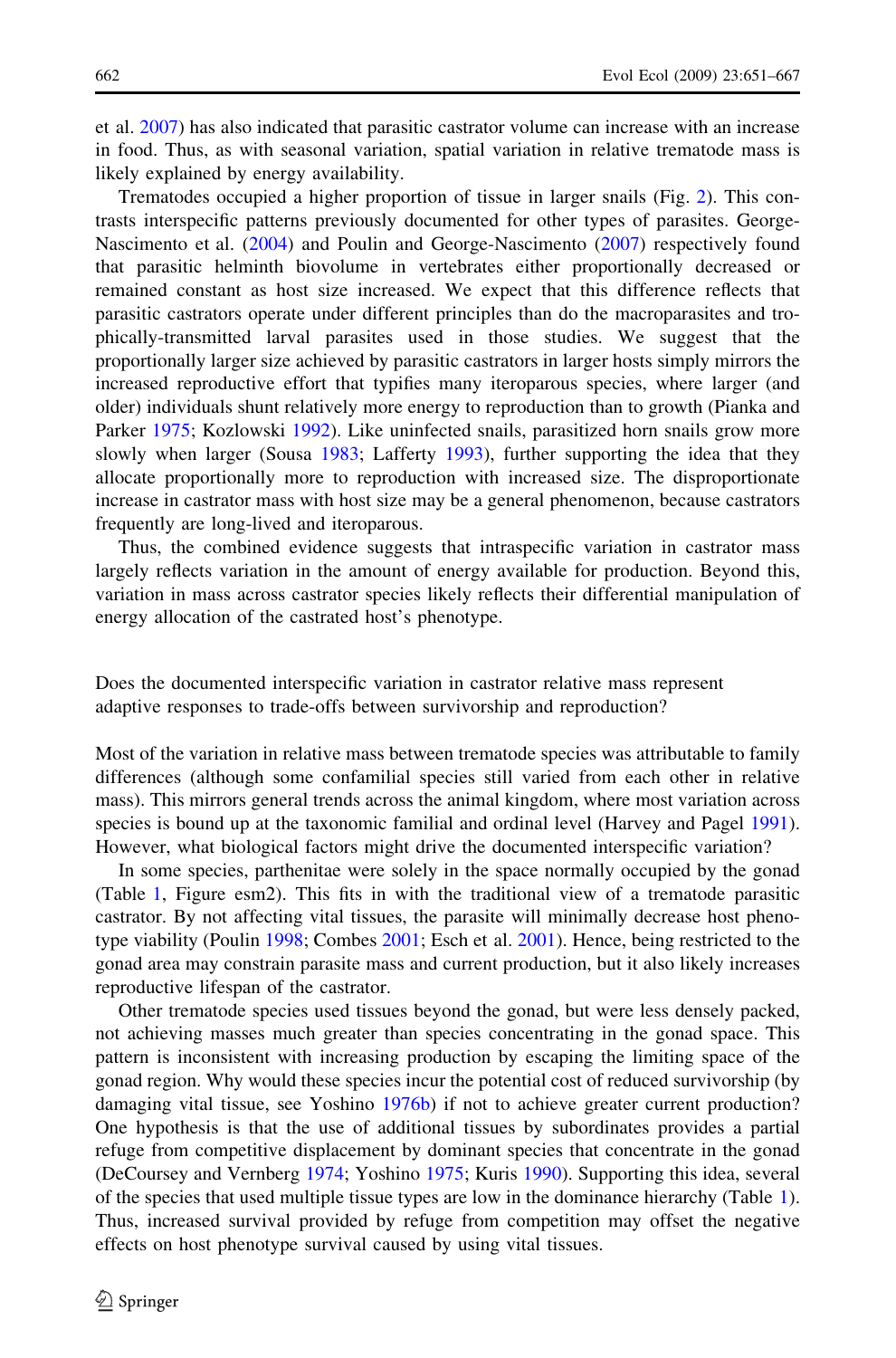Two of the trematode species localize in the mantle, completely segregated from the primary tissue sites used by other trematodes. This potentially minimizes competitive displacement by dominants (Yoshino [1975](#page-16-0); Kuris [1990](#page-14-0)). However, these mantle dwellers damage vital tissues (Yoshino  $1976a$ ), likely decreasing survivorship. Offsetting this potential negative effect on survival, one of these species (RENB) had one of the lowest estimated relative masses of all the trematodes. In contrast, the other mantle species (CATA) had a high relative mass. Expecting that this species would therefore be associated with high snail mortality, we analyzed data from Sousa and Gleason [\(1989](#page-15-0)) and found that CATAinfected snails disproportionally died in their experiments (3 out of 7 CATA infections died, whereas only 15 of 811 other trematode infections died ( $P = 0.0003$ ,  $n = 818$ , randomi-zation test (Edgington [1995\)](#page-14-0), stratified by treatment, 10,000 permutations).

Some trematode species appeared to achieve a higher relative mass by extending their tissue site use beyond the gonad. The two lowest members of the competitive dominance hierarchy had the highest relative masses of all the trematode species examined (Fig. [4](#page-10-0)). Because subordinates have a shorter life expectancy than do dominants, these two species may be manifesting a classic life history trade-off, increasing current production in the face of decreased survivorship (Williams [1966;](#page-15-0) Pianka and Parker [1975;](#page-15-0) Stearns [1992](#page-15-0)). However, survivorship did not appear to generally explain interspecific variation in trematode relative mass because there was no consistent relationship between dominance ranking and relative mass across all the examined species. Future work can more thoroughly examine this issue by determining survivorship probabilities based upon the amount of competitive losses actually occurring in the field (Lafferty et al. [1994](#page-14-0)).

Our findings support the hypothesis that castrators with offspring that infect sporadically available hosts are selected for lower relative mass, reflecting a bet-hedging or variance discounting strategy. Relative mass was smaller for castrators whose offspring infect vertebrates compared to those trematodes subsequently infecting invertebrates (in both our phylogenetically uncorrected and corrected analyses). This is consistent with the idea that infecting vertebrate hosts is a less predictable or lower return event relative to the likelihood or returns for infecting invertebrates. The vertebrate hosts in our system (birds and fishes) certainly move in space and time much more than do the invertebrate hosts (benthic crustaceans, mollusks, and polychaetes). Other factors important for host-parasite interactions differ between vertebrates and invertebrates (most notably, vertebrate adaptive immune systems). However, it is not clear whether such differences would affect the variance of cercarial or metacercarial survival. Our reasoning parallels that of McCarthy et al. [\(2002](#page-15-0)), explaining the variation in the total volume of cercariae produced by two trematode species. In their system, the trematode that infects vagile crabs produced approximately half the daily volume of cercariae than did the species infecting sessile and abundant barnacles.

On average, the mass of trematode tissue substantially exceeded the mass that snails devoted to their own gonad tissue, particularly when compared to females. This difference further supports our contention that castrators manipulate the energy budget of infected host phenotypes. Interestingly, most of the trematode species that only use the gonad space did not differ in relative mass from the relative mass of snail testes. Perhaps for these castrator species optimal allocation converges with that of uninfected snails. Also notable is that trematode mass did not differ between host sexes, despite intact female gonads being almost half the size of intact male gonads. Female horn snails have other reproductive structures (e.g., a large ovipositor and pallial gonoduct). These structures degenerate after infection, suggesting that trematodes masculinize female snails to obtain increased allocation to production. In any case, trematodes appeared to convert the physiological machinery of hosts of both sexes to the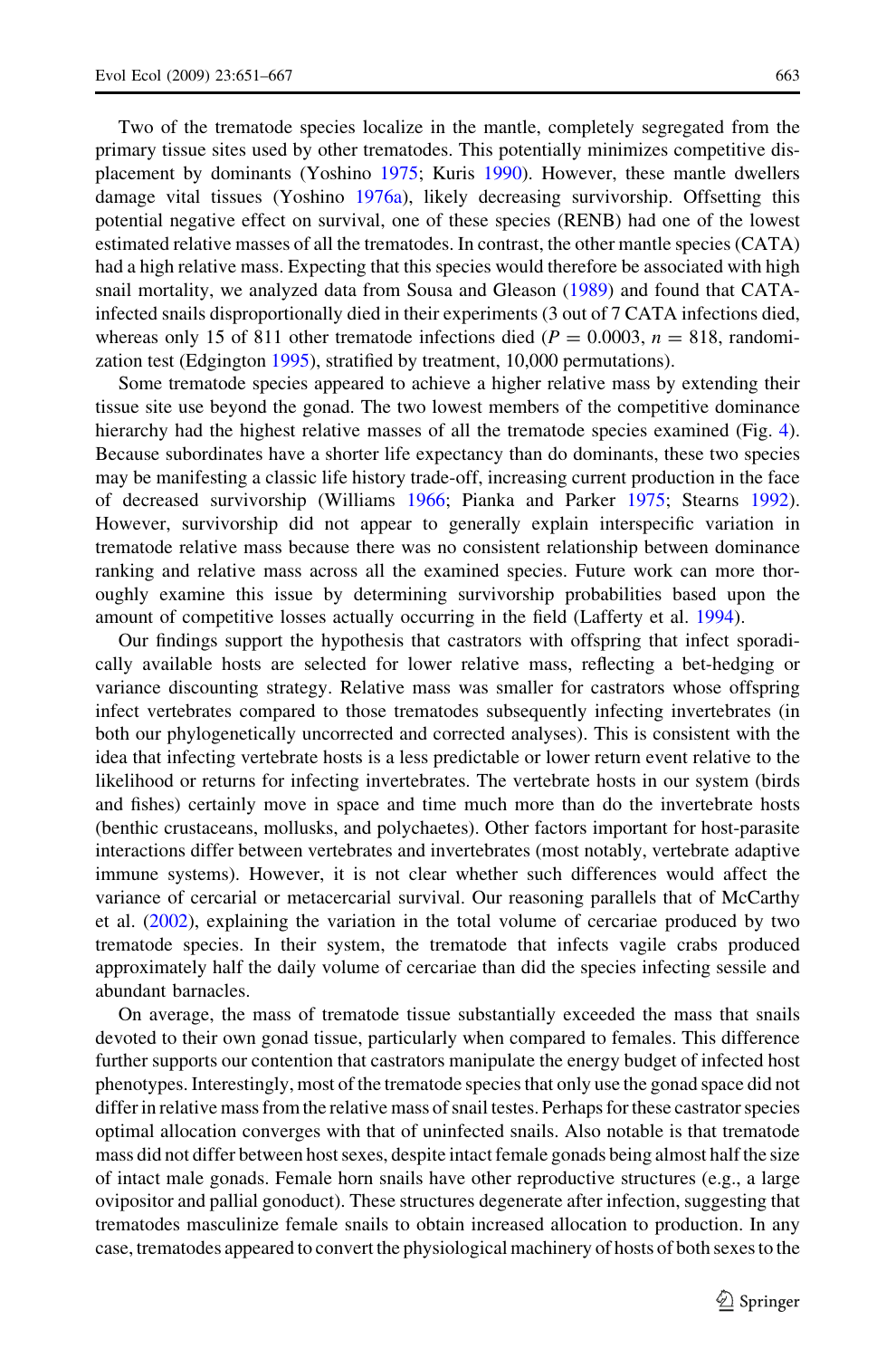same level of parasite tissue, substantiating adaptive control of energy allocation. Clearly, there is a need for studies that evaluate uninfected and parasitically castrated host allocation to survival, growth, and reproduction.

Multiple infections by the same trematode species probably occur undetected in our system. Such multi-clone infections are known to occur naturally in other larval trematodesnail systems (e.g. Minchella et al. [1995;](#page-15-0) Rauch et al. [2005;](#page-15-0) Keeney et al. [2007;](#page-14-0) Lagrue et al. [2007\)](#page-15-0). Trematode species likely vary in the frequency of multi-clone infections, and, consequently, in the frequency of intraspecific competition. Intraspecific competition can affect adaptive variation in host use, as predicted by some models of virulence evolution (e.g., see Frank [1996\)](#page-14-0). Because this could possibly explain interspecific differences in relative mass, study is warranted in this area.

We avoided the term virulence in our discussion of castrator trade-offs because virulence has many definitions, variously tied to effects on host or parasite fitness, survival, fecundity, and infectivity (Bull [1994](#page-14-0); Read [1994;](#page-15-0) Frank [1996](#page-14-0)). For parasitic castrators, the effects on host fitness, fecundity, and survival do not correspond to each other. A castrated host has a reproductive value of zero. Thus, the parasite disastrously affects both host fitness and fecundity. In contrast, the castrator may not affect host survivorship and any effects of parasitism on host survival therefore matter only to the castrator (perhaps first recognized by Rothschild and Clay [1952\)](#page-15-0). For this reason, the question of resource allocation seems best approached by applying basic life-history theory to parasite investment in either reproduction (of the castrator) or survival (of the host phenotype). This parallels theory on the evolution of virulence only where virulence corresponds only to the effects of decreased host survival on the parasite.

#### Conclusion

Zimmer [\(2000](#page-16-0)) likened parasitic castrators to ''hands inside puppets.'' This metaphor conveys the idea that apparently healthy, infected hosts are reproductively dead, serving only the spread of the parasite's genes. Also like hands in puppets, parasitic castrators are large relative to their hosts. Although the hands of a puppeteer do not grow to fit larger puppets, our findings indicate that castrator size is affected by host size, as well as other factors related to available energy. Additionally, just as some puppeteers have larger hands than do others, trematode castrator species vary in relative mass. We propose that interspecific variation in relative mass is adaptively driven by castrator species differentially manipulating resource allocation of their infected hosts. This merits further comparative study including other castrator–host systems, each preferably with many castrator species, similar to the system we studied here.

Acknowledgements We thank the University of California NRS for allowing access to field sites. We are also grateful to L. Mababa, E. Abe, and V. Frankel for assisting with field and/or lab work; and several anonymous reviewers and V. Jormalainen for helpful comments. We thank J. Lorda for information on diatom densities. Financial support came from a US NIH/NSF EID Program grant to AMK and KDL (DEB-0224565). Any use of trade, product, or firm names in this publication is for descriptive purposes only and does not imply endorsement by the U.S. government.

### References

Aristotle (350 BCE) (2004) Historia animalium (translated by D.W. Thompson, 1910). eBooks@Adelaide, The University of Adelaide Library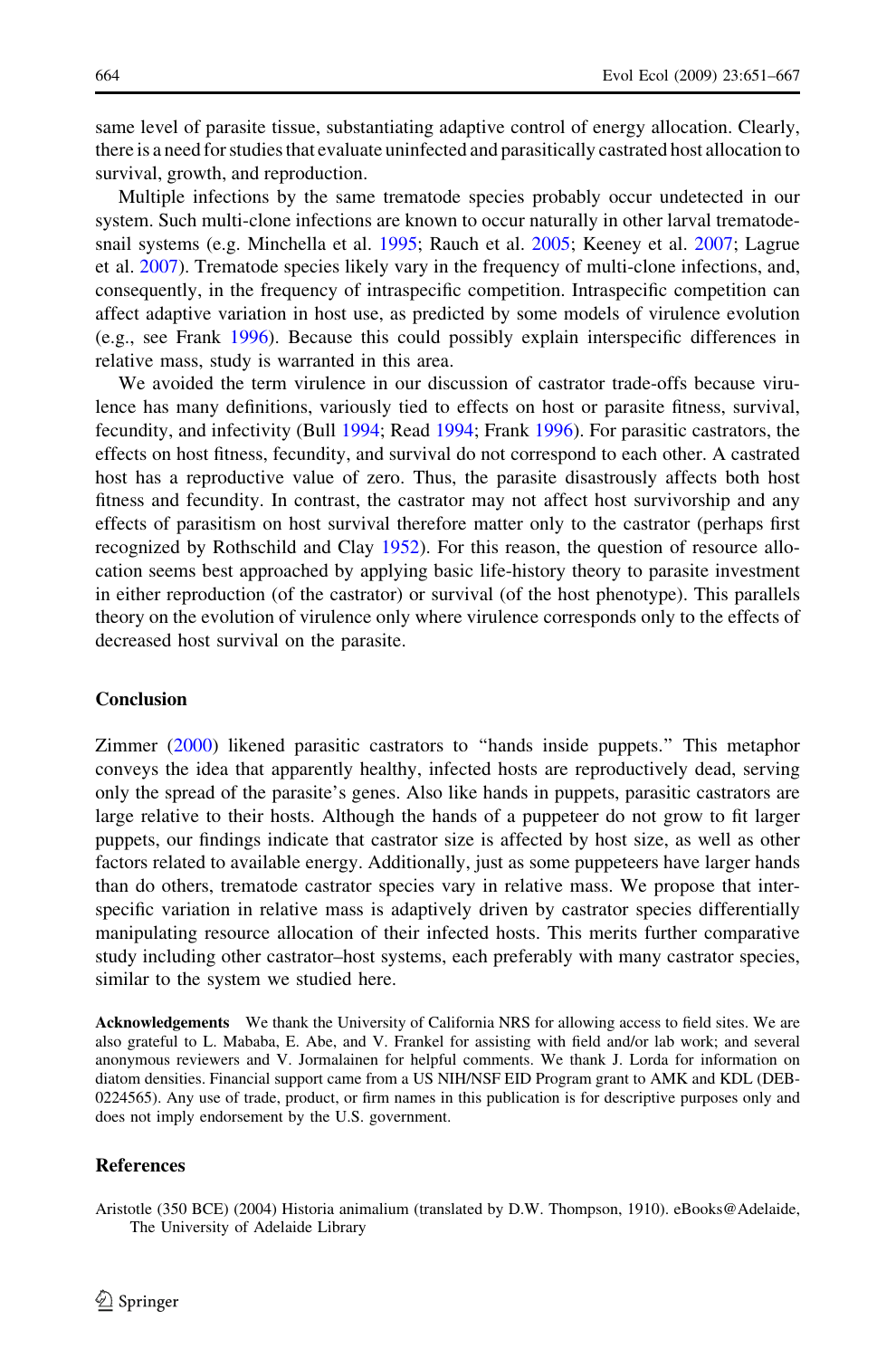- <span id="page-14-0"></span>Armitage AR, Fong P (2004) Upward cascading effects of nutrients: shifts in a benthic microalgal community and a negative herbivore response. Oecologia 139:560–567
- Baudoin M (1975) Host castration as a parasitic strategy. Evolution 29:335–352
- Benjamini Y, Hochberg Y (1995) Controlling the false discovery rate: a practical and powerful approach to multiple testing. J Roy Stat Soc Ser B-Methodol 57:289–300
- Bull JJ (1994) Virulence. Evolution 48:1423–1437
- Combes C (2001) Parasitism: the ecology and evolution of intimate interactions; translated by Isaure de Buron and Vincent A. Connors; with a new foreword by Daniel Simberloff. University of Chicago Press, Chicago
- DeCoursey PJ, Vernberg WB (1974) Double infections of larval trematodes: competitive interactions. In: Vernberg WB (ed) Symbiosis in the sea. University of South Carolina Press, Columbia, pp 93–109

Edgington ES (1995) Randomization tests, 3rd edn. Marcel Dekker, Inc., New York

- Esch GW, Curtis LA, Barger MA (2001) A perspective on the ecology of trematode communities in snails. Parasitology 123:S57–S75
- Felsenstein J (1985) Phylogenies and the comparative method. Am Nat 125:1–15
- Frank SA (1996) Models of parasite virulence. Q Rev Biol 71:37–78
- Gaines SD, Rice WR (1990) Analysis of biological data when there are ordered expectations. Am Nat 135:310–317
- George-Nascimento M, Munoz G, Marquet PA, Poulin R (2004) Testing the energetic equivalence rule with helminth endoparasites of vertebrates. Ecol Lett 7:527–531
- Haldeman SS (1840) A monograph of the Limniades and other freshwater univalve shells of North America. J. Dobson, Philadelphia
- Hall SR, Becker C, Caceres CE (2007) Parasitic castration: a perspective from a model of dynamic energy budgets. Integr Comp Biol 47:295–309
- Hansen TF (1997) Stabilizing selection and the comparative analysis of adaptation. Evolution 51:1341–1351
- Harvey PH, Pagel MD (1991) The comparative method in evolutionary biology. Oxford University Press, Oxford
- Hechinger RF, Lafferty KD, Kuris AM Diversity increases biomass production for trematode parasites in snails. (submitted)
- Hurst CT (1927) Structural and functional changes produced in the gastropod mollusk, *Physa occidentalis*, in the case of parasitism by the larvae of Echinostoma revolutum. Univ Calif Publ Zool 29:321–404
- Huspeni TC (2000) A molecular genetic analysis of host specificity, continental geography, and recruitment dynamics of a larval trematode in a salt marsh snail. Dissertation, University of California, Santa Barbara
- Huspeni TC, Hechinger RF, Lafferty KD (2005) Trematode parasites as estuarine indicators: opportunities, applications and comparisons with conventional community approaches. In: Bortone S (ed) Estuarine indicators. CRC Press, Boca Raton, pp 297–314
- Jackson DA, Somers KM (1991) The spectre of 'spurious' correlations. Oecologia 86:147–151
- Keeney DB, Waters JM, Poulin R (2007) Clonal diversity of the marine trematode Maritrema novaezealandensis within intermediate hosts: the molecular ecology of parasite life cycles. Mol Ecol 16: 431–439
- Kenney BC (1982) Beware of spurious self-correlations! Water Resour Res 18:1041–1048
- Kozlowski J (1992) Optimal allocation of resources to growth and reproduction: implications for age and size at maturity. Trends Ecol Evol 7:15–19
- Kuris AM (1974) Trophic interactions––similarity of parasitic castrators to parasitoids. Q Rev Biol 49: 129–148
- Kuris AM (1990) Guild structure of larval trematodes in molluscan hosts: prevalence, dominance and significance of competition. In: Esch GW, Bush AO, Aho JM (eds) Parasite communities: patterns and processes. Chapman and Hall, London, pp 69–100
- Kuris AM, Lafferty KD (1994) Community structure: larval trematodes in snail hosts. Annu Rev Ecol Syst 25:189–217
- Kuris AM, Lafferty KD (2000) Parasite–host modeling meets reality: adaptive peaks and their ecological attributes. In: Poulin R, Morand S, Skorping A (eds) Evolutionary biology of host-parasite relationships: theory meets reality, vol 32. Elsevier, Amsterdam, pp 9–26
- Lafferty KD (1993) Effects of parasitic castration on growth, reproduction and population dynamics of the marine snail Cerithidea californica. Mar Ecol Prog Ser 96:229–237
- Lafferty KD, Sammond DT, Kuris AM (1994) Analysis of larval trematode communities. Ecology 75: 2275–2285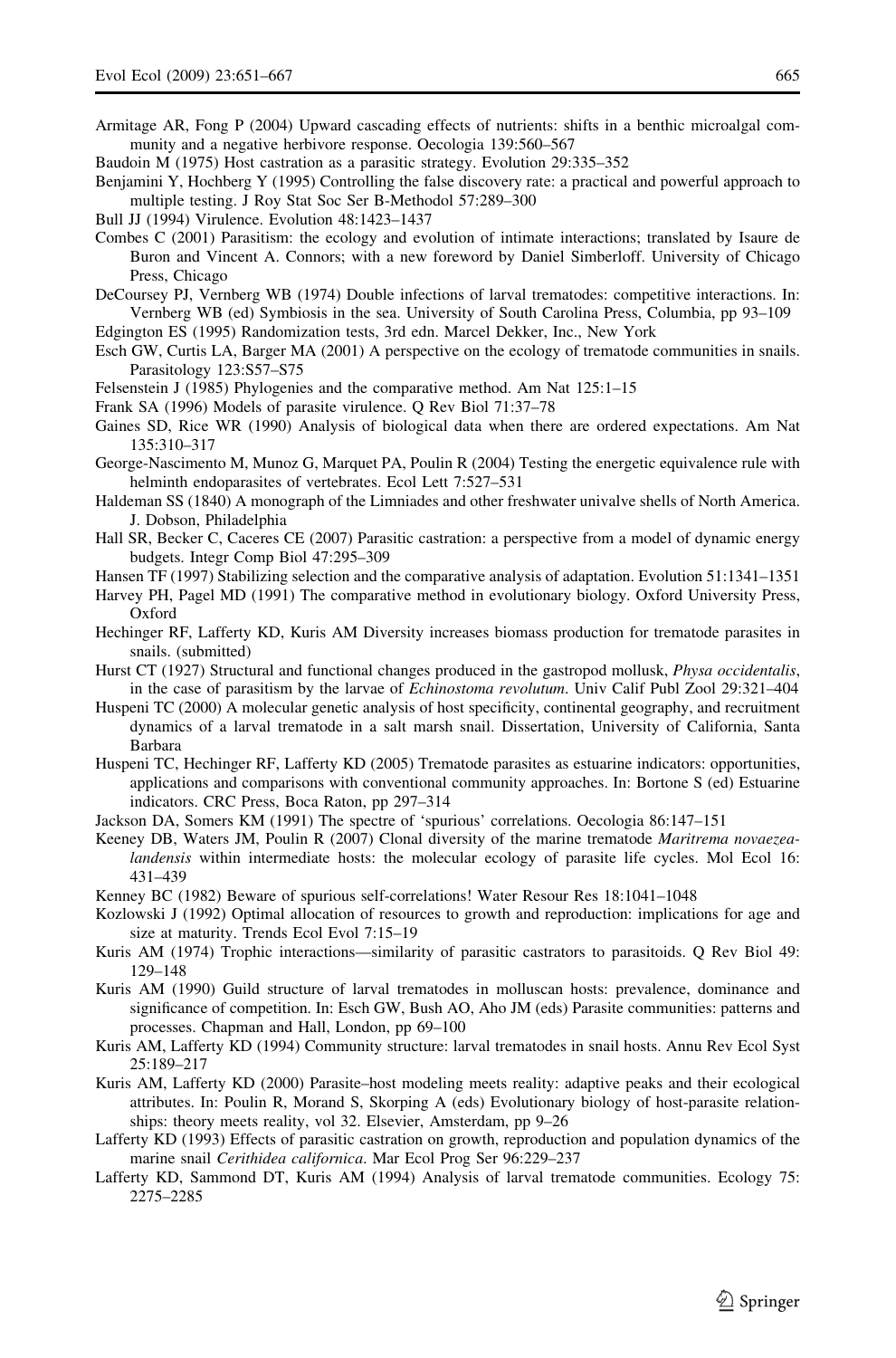- <span id="page-15-0"></span>Lafferty KD, Hechinger RF, Shaw JC, Whitney KL, Kuris AM (2006) Food webs and parasites in a salt marsh ecosystem. In: Collinge SK, Ray C (eds) Disease ecology: community structure and pathogen dynamics. Oxford University Press, Oxford, pp 119–134
- Lagrue C, McEwan J, Poulin R, Keeney DB (2007) Co-occurrences of parasite clones and altered host phenotype in a snail-trematode system. Int J Parasitol 37:1459–1467
- Martin WE (1972) An annotated key to the cercariae that develop in the snail Cerithidea californica. Bull South Calif Acad Sci 71:39–43
- McCarthy HO, Fitzpatrick S, Irwin SWB (2002) Life history and life cycles: Production and behavior of trematode cercariae in relation to host exploitation and next-host characteristics. J Parasitol 88: 910–918
- McCloy MJ (1979) Population regulation in the deposit feeding mesogastropod Cerithidea californica as it occurs in a San Diego salt marsh habitat. Dissertation, University of California, San Diego
- Minchella DJ, Sollenberger KM, de Souza CP (1995) Distribution of schistosome genetic diversity within molluscan intermediate hosts. Parasitology 111:217–220
- Muñoz G, George-Nascimento M (1999) Reciprocal reproductive effects in the symbiosis between ghost shrimps (Decapoda: Thalassinidea) and bopyrid isopods (Isopoda: Epicaridea) at Lenga. Chile Rev Chil Hist Nat 72:49–56
- Neter J, Kutner MH, Wasserman W, Nachtscheim C (1996) Applied linear regression models, 3rd edn. Irwin, Chicago
- Olson PD, Cribb TH, Tkach VV, Bray RA, Littlewood DTJ (2003) Phylogeny and classification of the Digenea (Platyhelminthes: Trematoda). Int J Parasitol 33:733–755
- Pianka ER, Parker WS (1975) Age-specific reproductive tactics. Am Nat 109:453–464
- Poulin R (1998) Evolutionary ecology of parasites: from individuals to communities, 1st edn. Chapman & Hall, London
- Poulin R, George-Nascimento M (2007) The scaling of total parasite biomass with host body mass. Int J Parasitol 37:359–364
- Poulin R, Mouritsen KN (2003) Large-scale determinants of trematode infections in intertidal gastropods. Mar Ecol Prog Ser 254:187–198
- Quinn GP, Keough MJ (2002) Experimental design and data analysis for biologists. Cambridge University Press, Cambridge
- Race MS (1981) Field ecology and natural history of Cerithidea californica (Gastropoda: Prosobranchia) in San Francisco Bay. Veliger 24:18–27
- Rauch G, Kalbe M, Reusch TBH (2005) How a complex life cycle can improve a parasite's sex life. J Evol Biol 18:1069–1075
- Read AF (1994) The evolution of virulence. Trends Microbiol 2:73–76
- Reinhard EG (1956) Parasitic castration of Crustacea. Parasitology 5:79–107
- Rice WR, Gaines SD (1994) The ordered-heterogeneity family of tests. Biometrics 50:746–752
- Rothschild M (1936) Gigantism and variation in *Peringia ulvae* Pennant 1777, caused by infection with larval trematodes. J Mar Biol Assoc UK 20:537–546
- Rothschild M, Clay T (1952) Fleas, flukes & cuckoos; a study of bird parasites. Philosophical Library, New York
- Sall J (1990) Leverage plots for general linear hypotheses. Am Stat 44:308–315
- Sorensen RE, Minchella DJ (2001) Snail-trematode life history interactions: past trends and future directions. Parasitology 123:S3–S18
- Sousa WP (1983) Host life history and the effect of parasitic castration on growth a field study of Cerithidea californica (Gastropoda: Prosobranchia) and its trematode parasites. J Exp Mar Biol Ecol 73:273–296
- Sousa WP (1990) Spatial scale and the processes structuring a guild of larval trematode parasites. In: Esch GW, Bush AO, Aho JM (eds) Parasite communities: patterns and processes. Chapman & Hall, New York, pp 41–67
- Sousa WP (1993) Interspecific antagonism and species coexistence in a diverse guild of larval trematode parasites. Ecol Monogr 63:103–128
- Sousa WP, Gleason M (1989) Does parasitic infection compromise host survival under extreme environmental conditions: the case for Cerithidea californica (Gastropoda: Prosobranchia). Oecologia, Berlin 80:456–464
- Stearns SC (1992) The evolution of life histories. Oxford University Press, Oxford; New York
- Taskinen J, Makela T, Valtonen ET (1997) Exploitation of Anodonta piscinalis (Bivalvia) by trematodes: parasite tactics and host longevity. Ann Zool Fenn 34:37–46
- Williams GC (1966) Adaptation and natural selection: a critique of some current evolutionary thought. Princeton University Press, Princeton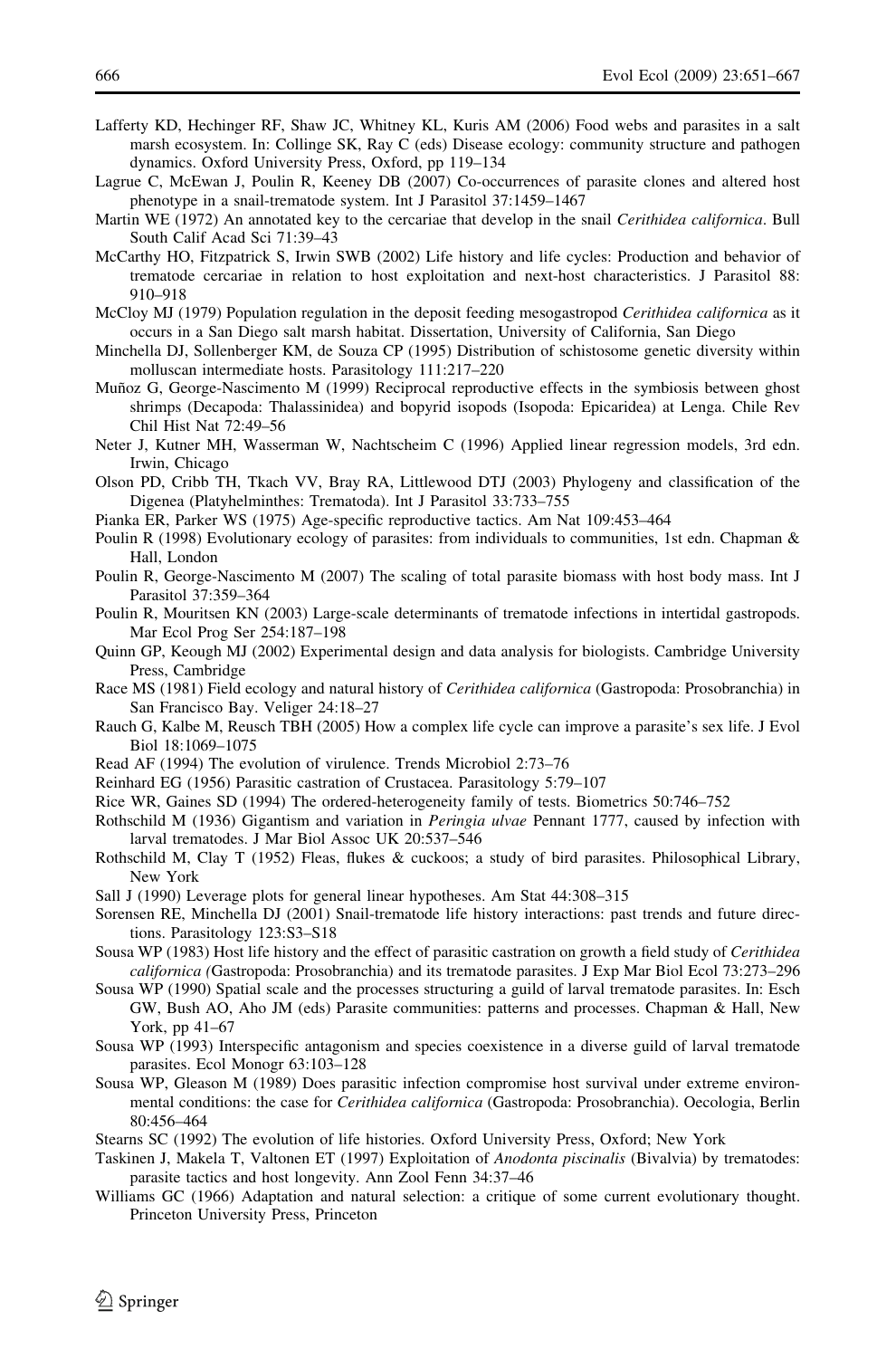<span id="page-16-0"></span>Wilson RA, Denison J (1980) Parasitic castration and gigantism of Lymnaea truncatula infected with the larval stages of Fasciola hepatica. Z Parasitenkd 61:109–119

Yamaguti S (1971) Synopsis of digenetic trematodes of vertebrates. Keigaku Publishing Co., Tokyo

- Yoshino TP (1975) A seasonal and histologic study of larval Digenea infecting Cerithidea californica (Gastropoda: Prosobranchia) from Goleta Slough, Santa Barbara County, California, USA. Veliger 18:156–161
- Yoshino TP (1976a) Histopathological effects of larval Digenea on digestive epithelia of marine prosbranch Cerithidea californica: fine-structural changes in the intestine. J Invertebr Pathol 28:309–313
- Yoshino TP (1976b) Histopathological effects of larval Digenea on digestive epithelia of marine prosobranch Cerithidea californica: fine-structural changes in digestive gland. J Invertebr Pathol 28: 209–216
- Zimmer C (2000) Parasite rex: inside the bizarre world of nature's most dangerous creatures. Free Press, New York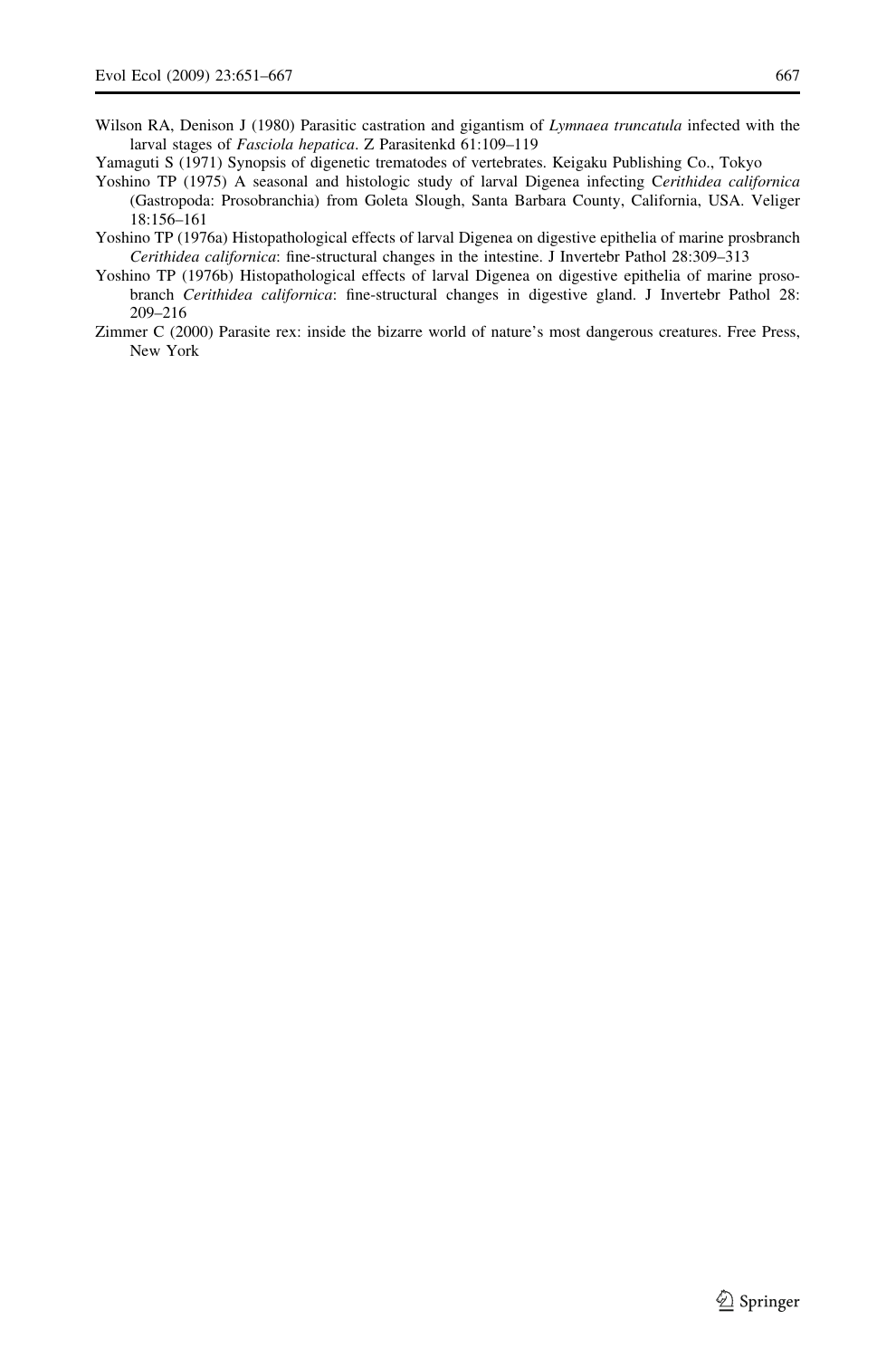## Hechinger *et al.* The mass of parasitic castrators ELECTRONIC SUPPLEMENTARY MATERIAL (esm)

### **Methods-Mixed-species infections**

We excluded mixed-species infections from this study except for five mantle dwellers (one CATA and four RENB) found in snails with a visceral mass dweller (three of which were mature). Because the trematodes in these mixed-species infections use different host tissues, we were able to separately calculate their relative masses. We included these measurements in our analysis to increase sample sizes, allowing better estimates of the masses of these species that are frequently found in mixed-species infections. Elsewhere, we present the effects of mixed-species infections on the aggregate mass of trematode tissue (Hechinger et al. submitted).

### **Methods & Results-Assessment of statistical interactions**

We sought to examine all higher-order interactions (i.e., whether or not the predictor variables affected trematode mass differently depending on the value of the other predictor variables). Although we had a large overall sample size (167 infections), we did not have all possible combinations of the predictor variables for each trematode species. Thus, we could not include all three- and four-way interactions into GLMs containing trematode species as a factor. However, we determined whether interactions were important in two ways. We analyzed GLMs including all interactions up to fourth-order terms (between habitat, season, snail size, and snail sex), for all trematode infections pooled (i.e., ignoring taxon), and for the one superfamily for which we had the largest sample size (the Echinostomoidea,  $n = 100$ ). To the extent that trematode taxon affects trematode mass, pooling trematodes would tend to contribute noise to the analysis when examining the effects of the other predictor variables on both trematode mass and on each other (i.e., their interactions). Given our large sample size, this would only be a problem for detection of very weak effects. We found no significant interactions in either the model with trematodes pooled (all  $P \ge 0.21$ ,  $n = 154$ ) or in the model limited to the Echinostomoidea (all  $P >$ 0.37,  $n = 93$ ). Thus, we removed these non-significant interactions, simplifying subsequent analyses. However, trematode species could differ in how their relative mass varied across seasons, habitats, or with host size. While we could not examine such interactions for individual trematode species, we could assess two-way interactions between family, habitat, season, and host-size, for the four families that we most extensively sampled (namely, the Echinostomatidae, Philophthalmidae, Heterophyidae, and Renicolidae). This assessment of interactions should be robust because we found that most of the variation between species was due to family affiliation (see results). Here, also, all interactions were non-significant (all  $P \ge 0.11$ ,  $n = 147$ ) and we dropped them from subsequent analyses.

### **Methods & Results-lack of snail gender effect**

We dropped snail sex from analyses, because it did not affect relative trematode mass in either the model pooling single trematode infections  $(F_{1,138} = 0.74, P = 0.39)$  nor in the model incorporating species identity  $(F_{1,135} = 1.25, P = 0.27)$ . This allowed us to include 16 additional infections for which we had not recorded snail sex. There was no detectable bias, with these additional infections, regarding their influence on relative trematode mass for all pooled infections  $(F_{1,191} = 0.43, P = 0.51)$ .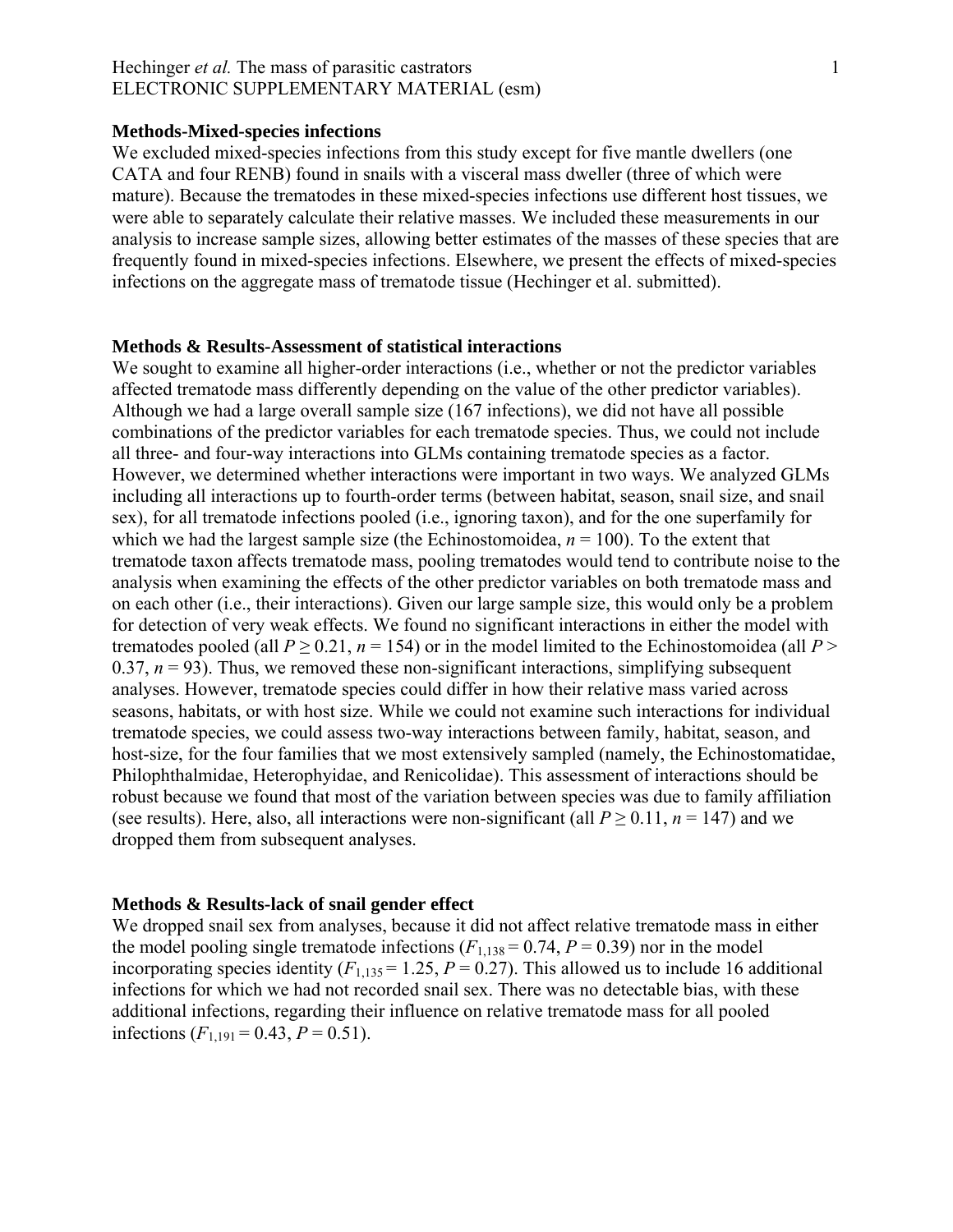

**Figure esm1.** The phylogenetic hypothesis used in comparative assessments (with equal branch lengths of one) to control for confounds due to common ancestry. Species codes are as in table 1. Symbols next to species codes indicate whether offspring (cercariae) infect vertebrates (V) or invertebrates (I). The letters below the nodes indicate the position of the independent contrasts used to assess the influence of dominance rank on castrator relative mass. We imposed vertebrate use at nodes a and i for Hansen's test examining adaptation of relative mass under the "selective regime" of offspring using vertebrates or invertebrates. The asterisks mark the two species that dwell in the mantle and were not used in comparative analyses (all other species reside in the visceral mass (full tissue-use indicated in table 1)).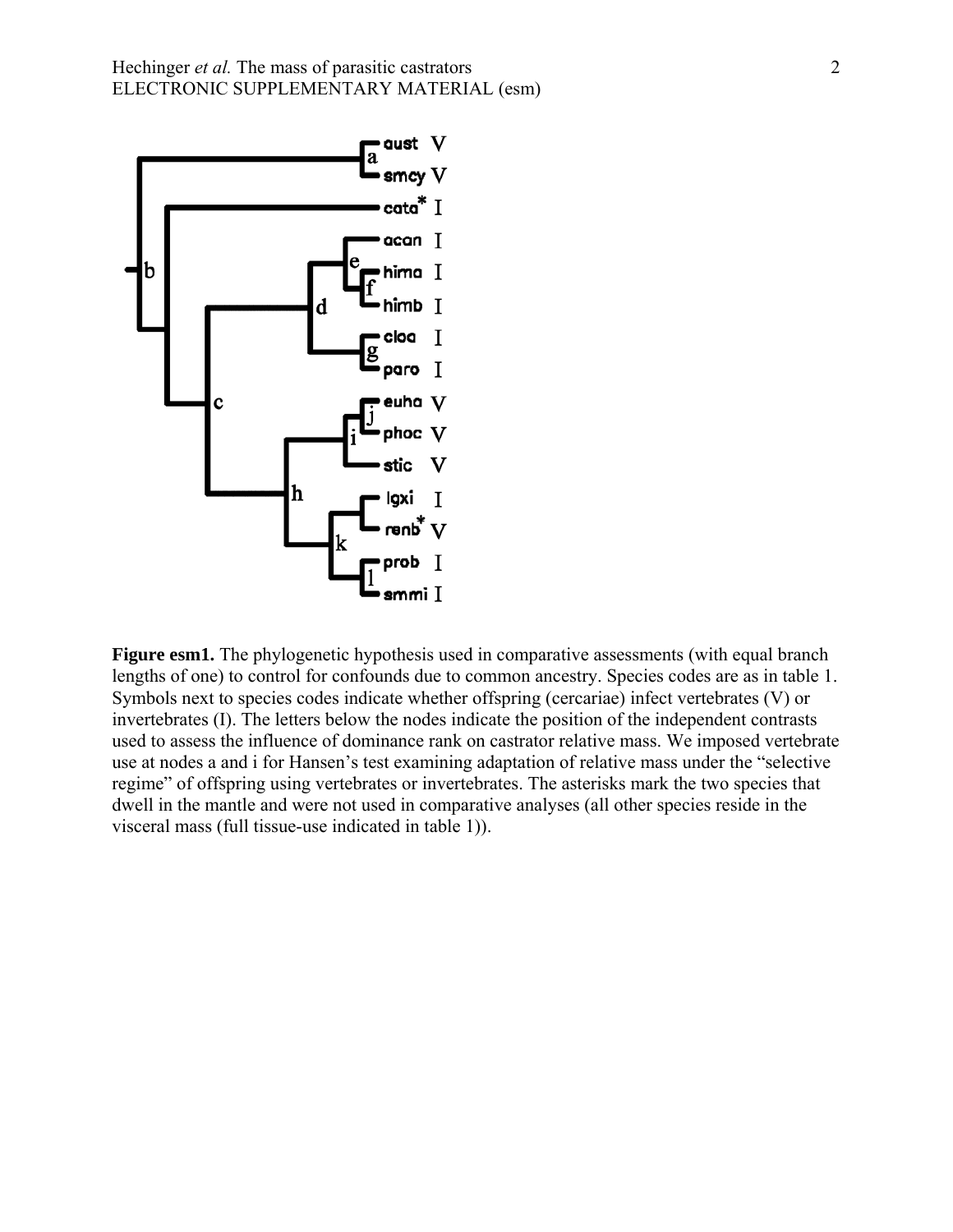# Hechinger *et al.* The mass of parasitic castrators ELECTRONIC SUPPLEMENTARY MATERIAL (esm)



**Figure esm2**. Representative cross-sections of fixed gonadal-digestive gland regions of the visceral masses of uninfected and infected snails (*Cerithidea californica*). Red arrows indicate the major organs and trematode parthenitae. Note the difference in gonad size between uninfected males and females. EUHA (*Euhaplorchis californiensis*) represents one of the trematodes that take up the space in the visceral mass normally occupied by gonad. PROB (*Probolocoryphe uca*) and SMCY (Small cyathocotylid) represent species that also infiltrate the digestive gland. PROB achieves far greater mass by infiltrating additional tissues, whereas SMCY does not because its parthenitae are less densely packed. The residual (and nonfunctioning) ovary tissue is typical of SMCY infections.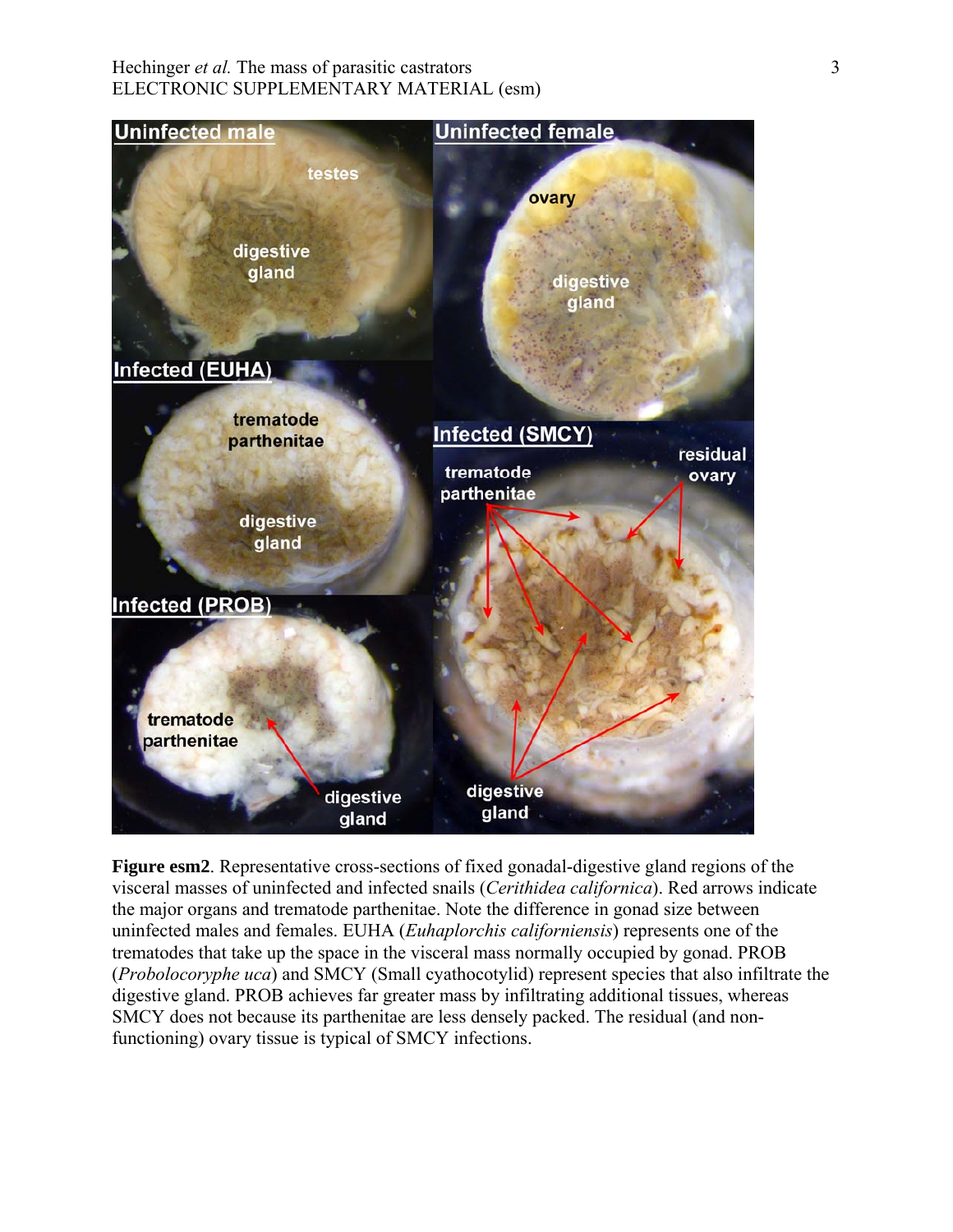## **Methods & Results-Trematode relative mass not spuriously self-correlated with infected snail mass**

Measures of reproductive effort  $(Y/X)$  can spuriously self-correlate with total mass  $(X)$  (e.g., see Kenney 1982; Jackson and Somers 1991). Therefore, an appropriate test of the relationship between such variables should be based on a null distribution of the test statistic (e.g., slope) that corrects for any spurious self-correlation (Kenney 1982; Jackson and Somers 1991). The null distribution for the value of the slope may not be centered on 0, nor normally distributed.

Following (Jackson and Somers 1991), we performed a randomization test (Edgington 1995) by generating the null distribution for the slope of the relationship between trematode relative mass and infected snail mass. We did this by randomly permuting (10,000 iterations) values of absolute trematode mass and infected snail mass (first using a GLM to control for the effects of season, habitat, and trematode species), calculating relative mass, and scoring the slope of the relationship between relative mass and infected snail mass.

The results of this analysis supported our finding that trematode castrators were proportionally larger in larger snails. First, the observed relationship between trematode relative mass and infected snail weight, when we calculated relative mass on GLM-adjusted absolute masses, was statistically indistinguishable from the relationship observed when we incorporated relative mass directly into the GLM ( $y = 0.20x + 0.14$ , versus  $y = 0.16x + 0.13$ ). Secondly, the null distribution of the slope was centered on -0.45 and was never more positive than -0.25 (thus, *P* < 0.0000) (Figure esm3). This validates that the trematodes were truly proportionally larger in larger snails.



**Figure esm3.** Null distribution of the slope between relative trematode mass and infected snail weight, based on 10,000 randomizations.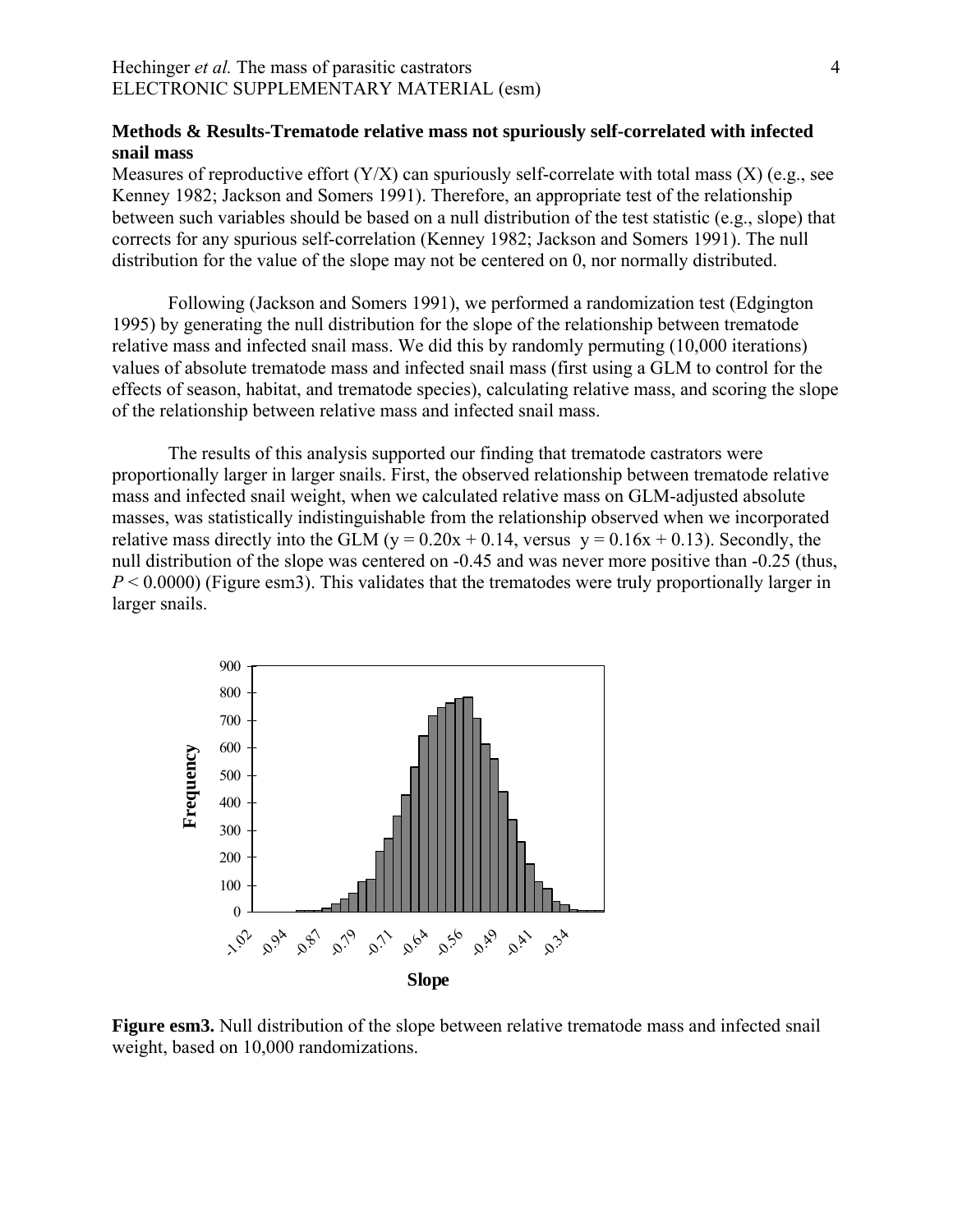### **Methods & Results-The scaling of absolute trematode mass with infected snail mass**

We bolstered the non-linear regression in two general ways. First, we used a range of starting values (0, 1, 2) for the slope and the exponent, in addition to using the values obtained from the log-transformed variable analysis (described below). For all starting values, the parameter estimation converged within six iterations on the same slope and exponent (two iterations when starting with the values obtained by back-transforming from the log-log analysis). Second, we also performed a regression analysis on  $log_{10}$ -transformed variables. The first analysis on  $log$ transformed variables indicated an even larger scaling exponent than did the non-linear analysis. Here, trematode mass scaled with snail mass to the 1.5 ( $P < 0.0000$ , n = 167). However, when logged, the datum with the smallest relative mass value had undue influence on the slope (Cook's  $D > 1$ ). We therefore performed the analysis without this outlier. The analysis on logtransformed masses then converged on the non-linear analysis. Here, trematode mass scaled with snail mass to the 1.34 (1.10-1.57 95% ci,  $P < 0.0000$ , n = 165) and with a coefficient of 0.29 (0.23-0.36 95% ci, *P* < 0.0000).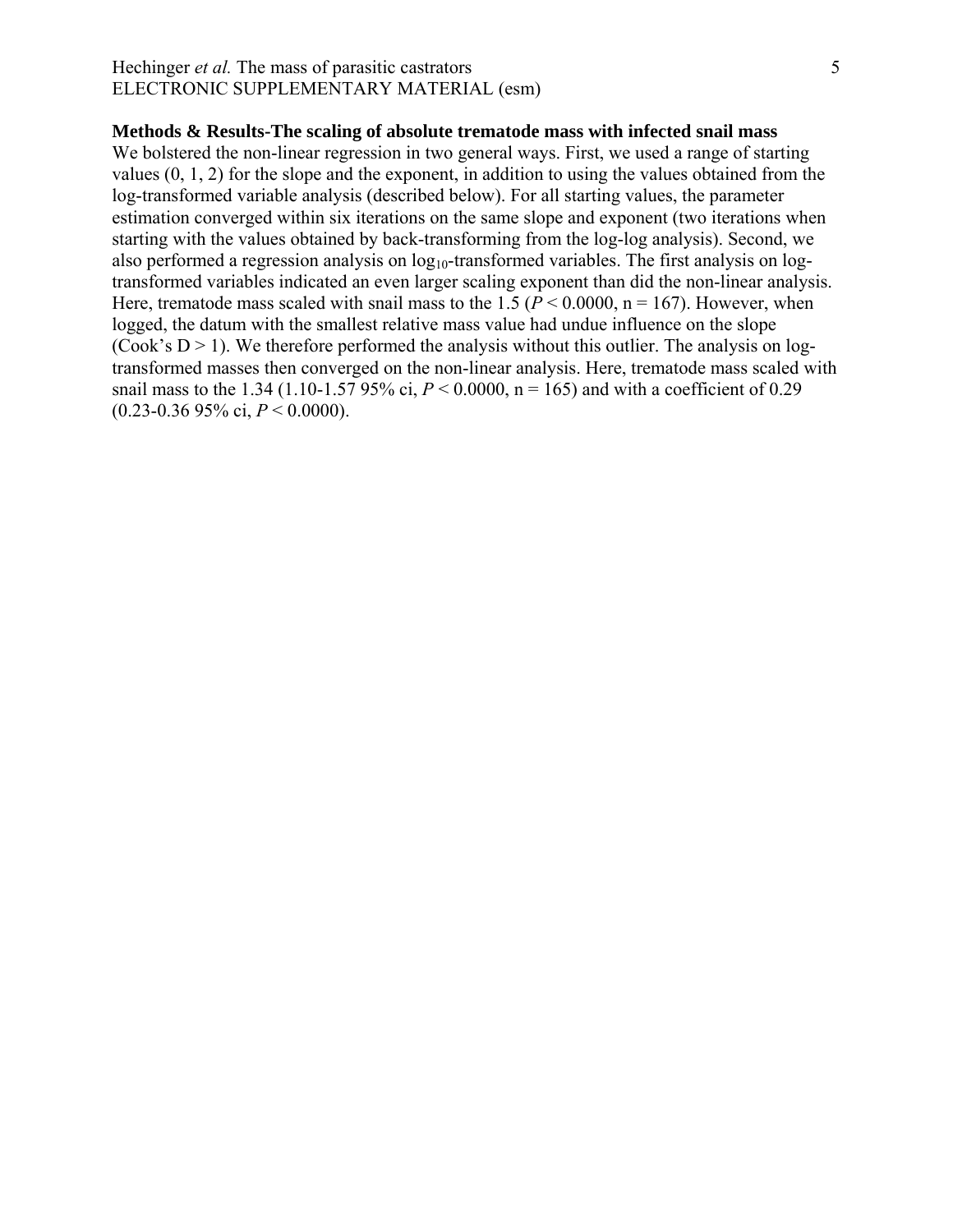

**Figure esm4.** Phylogenetically independent contrasts for trematode relative mass versus contrasts for rank in the competitive dominance hierarchy. Symbol letters match nodes in figure esm1.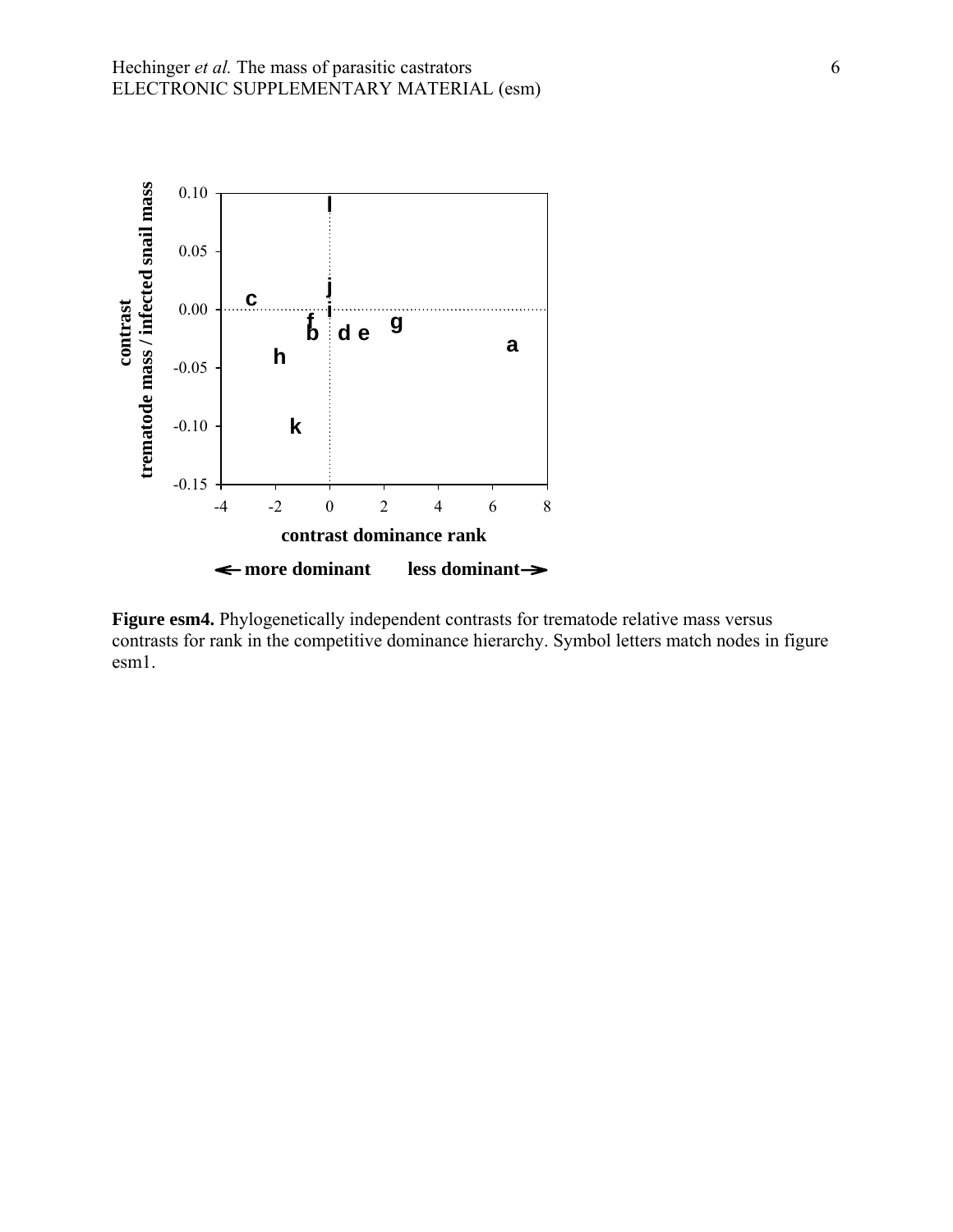| quantified trematode mass, by habitat and season. |    |    |     |  |  |  |
|---------------------------------------------------|----|----|-----|--|--|--|
| Winter<br>Total<br>Summer                         |    |    |     |  |  |  |
| Channel                                           | 23 | 34 | 57  |  |  |  |
| Flat                                              | 75 | 35 | 110 |  |  |  |
| Total                                             | 98 | 69 | 67  |  |  |  |

**Table esm1.** Number of trematodes for which we tified trematode mass, by habitat and s

**Table esm2.** Results of general linear model assessing the role of family on the relative mass of trematodes in infected snails.

| predictor                   | df  | <b>SS</b> | $F$ -ratio | P        |
|-----------------------------|-----|-----------|------------|----------|
| species $[\text{family}]^a$ | 7   | 0.044     | 2.05       | 0.0526   |
| family                      | 7   | 0.183     | 8.47       | 0.0000   |
| season                      |     | 0.039     | 12.67      | 0.0005   |
| habitat                     | 1   | 0.013     | 4.23       | 0.0414   |
| tissue mass                 | 1   | 0.018     | 5.92       | 0.0162   |
| full model                  | 17  | 0.665     | 12.69      | < 0.0001 |
| residual                    | 149 | 0.459     |            |          |

<sup>a</sup> Species is nested within family.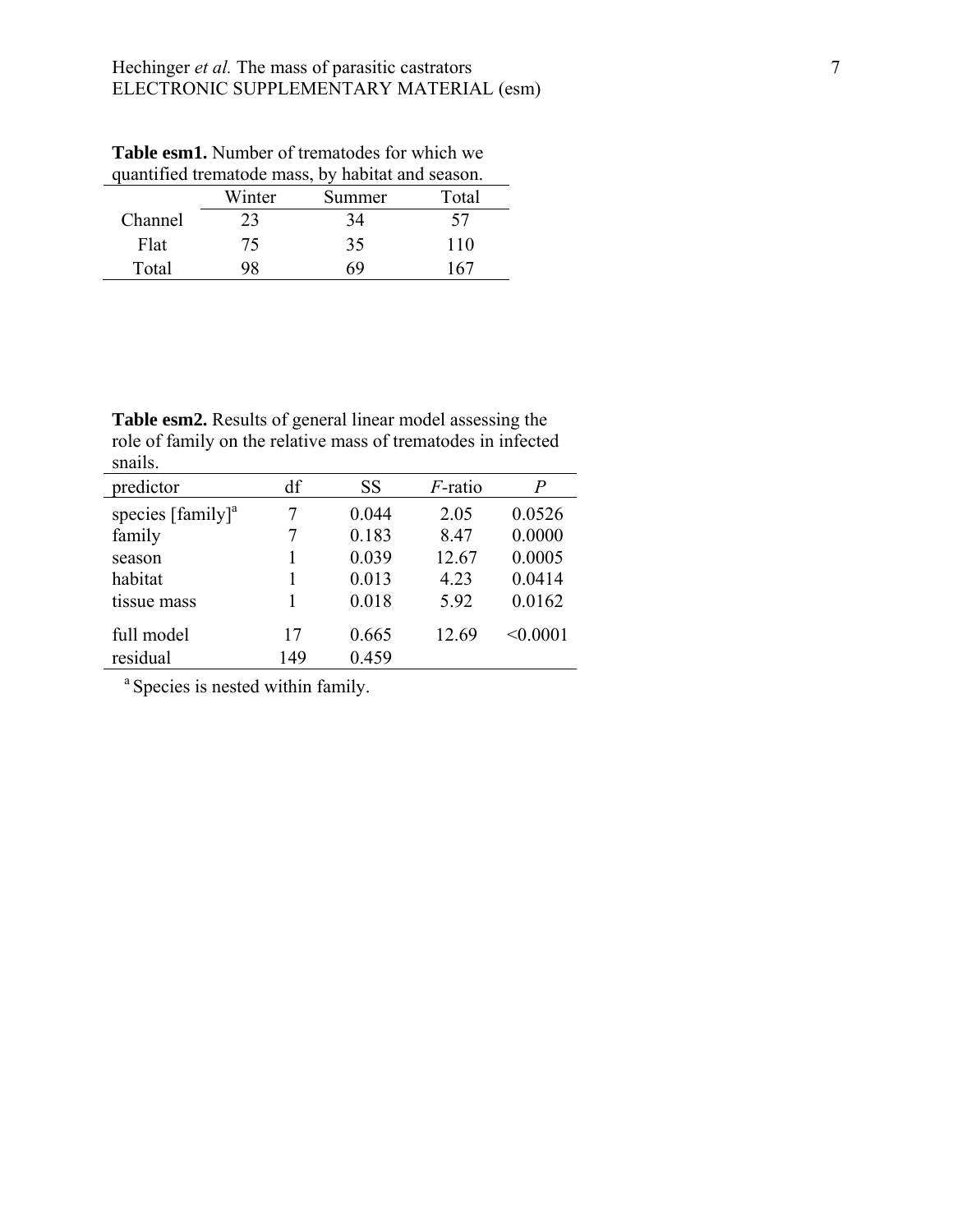| $\alpha$                         |     |       |                 |                  |
|----------------------------------|-----|-------|-----------------|------------------|
| predictor                        | df  | SS    | <i>F</i> -ratio | $\boldsymbol{P}$ |
| species [tiss-site] <sup>a</sup> | 10  | 0.243 | 7.88            | 0.0000           |
| tissue-site                      | 4   | 0.062 | 5.01            | 0.0008           |
| season                           |     | 0.039 | 12.67           | 0.0005           |
| habitat                          | 1   | 0.013 | 4.23            | 0.0414           |
| tissue mass                      |     | 0.018 | 5.92            | 0.0162           |
|                                  |     |       |                 |                  |
| full model                       | 17  | 0.665 | 12.69           | 0.0000           |
| residual                         | 149 | 0.459 |                 |                  |
| $\Omega$ . The set of $\Omega$   |     |       |                 |                  |

**Table esm3.** Results of general linear model incorporating host-tissue site use of trematode species as an effect on their relative mass in infected snails.

a Species are nested within their tissue-site use.

**Table esm4.** Results of general linear model assessing the role of dominance rank on the relative mass of trematodes in infected snails.

| predictor                           | df  | SS    | <i>F</i> -ratio | P        |
|-------------------------------------|-----|-------|-----------------|----------|
| species [dominance rank] $^{\circ}$ |     | 0.038 | 2.39            | 0.041    |
| dominance rank                      |     | 0.160 | 7.16            | < 0.0001 |
| season                              |     | 0.044 | 13.66           | 0.0003   |
| habitat                             |     | 0.012 | 3.61            | 0.0595   |
| tissue mass                         |     | 0.018 | 5.66            | 0.0188   |
| full model                          | 15  | 0.601 | 12.58           | < 0.0001 |
| residual                            | 138 | 0.440 |                 |          |

a Species is nested within dominance rank.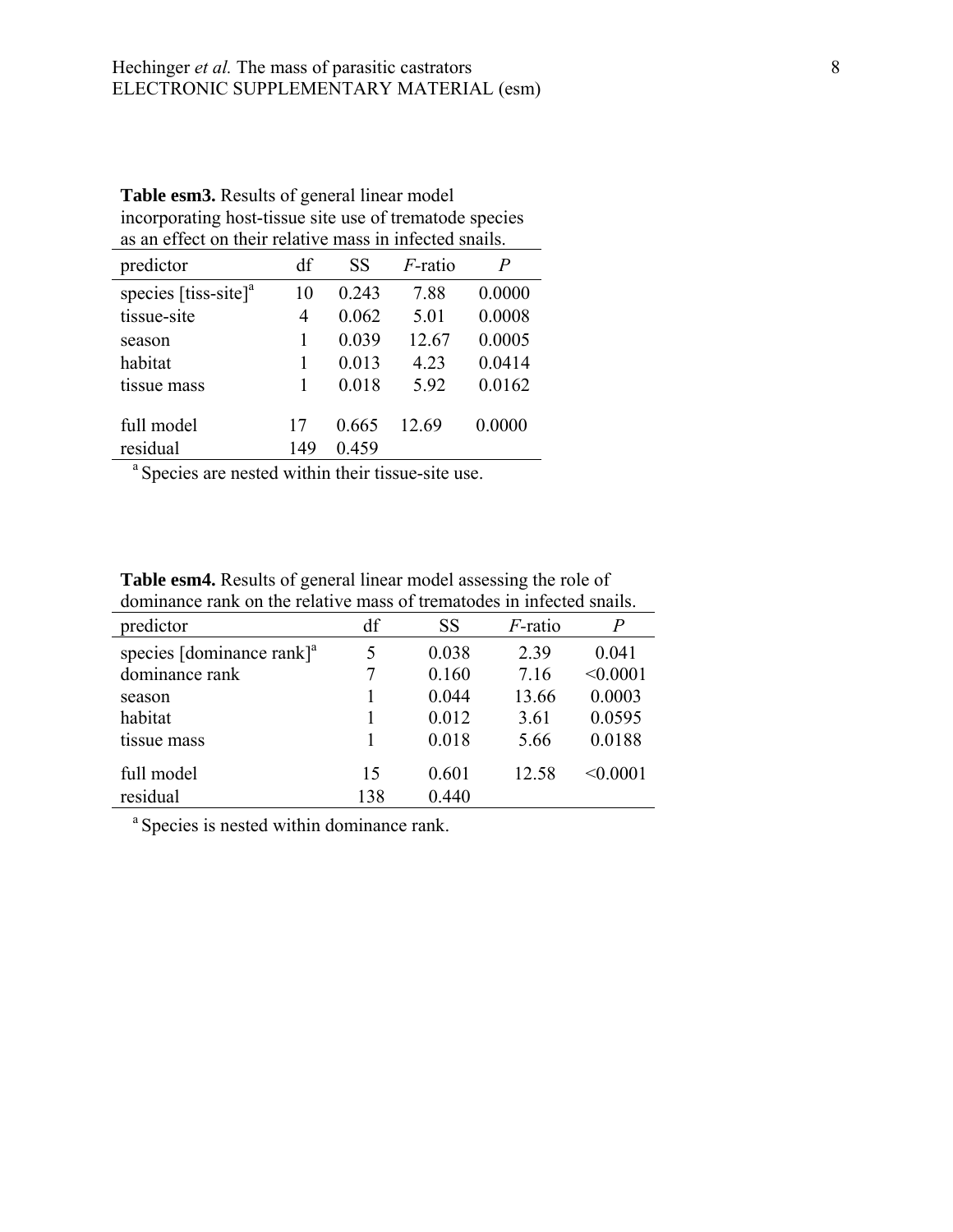| mass of trematodes in infected shalls. |     |       |                 |          |  |
|----------------------------------------|-----|-------|-----------------|----------|--|
| predictor                              | df  | SS    | <i>F</i> -ratio | P        |  |
| species [offspring host] <sup>a</sup>  | 11  | 0.252 | 7 20            | < 0.0001 |  |
| offspring host                         |     | 0.050 | 15.68           | 0.0001   |  |
| season                                 |     | 0.044 | 13.66           | 0.0003   |  |
| habitat                                |     | 0.012 | 3.61            | 0.0595   |  |
| tissue mass                            |     | 0.018 | 5.66            | 0.0188   |  |
| full model                             | 15  | 0.601 | 12.58           | < 0.0001 |  |
| residual                               | 138 | 0.440 |                 |          |  |

**Table esm5.** Results of general linear model assessing the role of the type of host infected by offspring (cercariae) on the relative mass of trematodes in infected snails.

<sup>a</sup> Species is nested within type of host infected by offspring (vertebrate or invertebrate).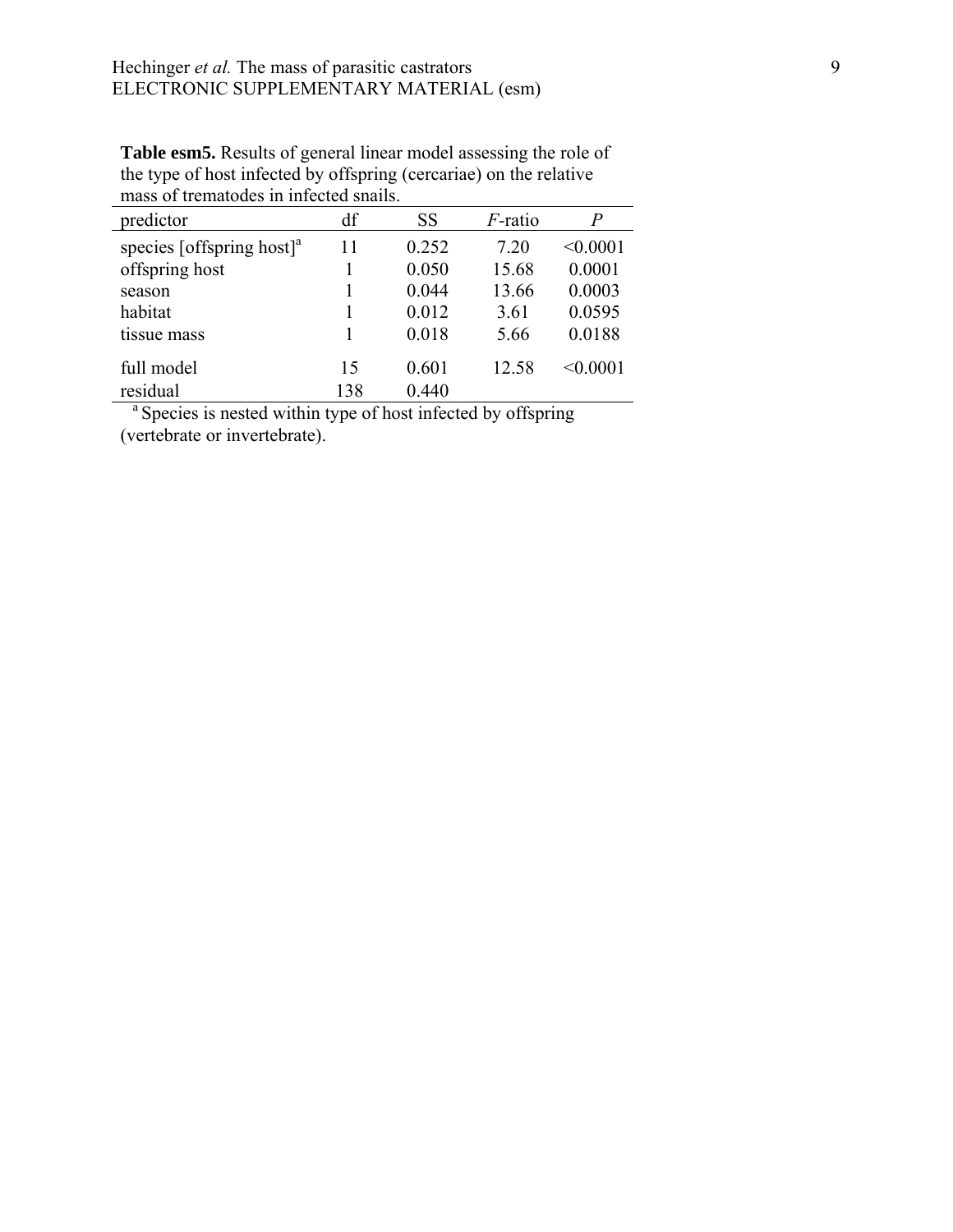|                          | invertebrate-         | vertebrate vs.<br>invertebrate- |           |                 |                  |                  |
|--------------------------|-----------------------|---------------------------------|-----------|-----------------|------------------|------------------|
| evolutionary             | user optimal          | user optimal                    | variation |                 |                  |                  |
| constraint               | relative mass         | relative mass                   | explained | support         |                  |                  |
| $(\alpha)$               | $(\theta_2) \pm s.e.$ | $(\theta_1-\theta_2)\pm$ s.e.   | $(R^2)$   | (ln likelihood) | $t^{\mathrm{a}}$ | $\boldsymbol{P}$ |
| 0.1                      | $0.25 \pm 0.083$      | $-0.43 \pm 0.386$               | 10.12     | 19.31           | 1.11             | 0.29             |
| 0.2                      | $0.24 \pm 0.052$      | $-0.25 \pm 0.193$               | 13.3      | 20.07           | 1.30             | 0.22             |
| 0.3                      | $0.24 \pm 0.039$      | $-0.19 \pm 0.130$               | 16.27     | 20.61           | 1.46             | 0.17             |
| 0.4                      | $0.24 \pm 0.032$      | $-0.16 \pm 0.098$               | 18.97     | 21.00           | 1.63             | 0.13             |
| 0.5                      | $0.23 \pm 0.028$      | $-0.14 \pm 0.080$               | 21.37     | 21.28           | 1.75             | 0.11             |
| 0.6                      | $0.23 \pm 0.026$      | $-0.12 \pm 0.068$               | 23.46     | 21.49           | 1.76             | 0.10             |
| 0.7                      | $0.23 \pm 0.024$      | $-0.12 \pm 0.060$               | 25.25     | 21.64           | 2.00             | 0.07             |
| 0.8                      | $0.23 \pm 0.023$      | $-0.11 \pm 0.054$               | 26.76     | 21.74           | 2.04             | 0.06             |
| 0.9                      | $0.23 \pm 0.022$      | $-0.1 \pm 0.050$                | 28.01     | 21.81           | 2.00             | 0.07             |
| $\mathbf{1}$             | $0.23 \pm 0.021$      | $-0.1 \pm 0.047$                | 29.05     | 21.86           | 2.13             | 0.05             |
| 1.6                      | $0.24 \pm 0.02$       | $-0.09 \pm 0.037$               | 32.2      | 21.94           | 2.43             | 0.03             |
| $\overline{2}$           | $0.24 \pm 0.020$      | $-0.08 \pm 0.035$               | 32.83     | 21.94           | 2.29             | 0.04             |
| $\overline{\mathbf{3}}$  | $0.24 \pm 0.020$      | $-0.08 \pm 0.033$               | 33.09     | 21.91           | 2.42             | 0.03             |
| $\overline{\mathcal{A}}$ | $0.24 \pm 0.020$      | $-0.08 \pm 0.032$               | 33.04     | 21.90           | 2.50             | 0.03             |
| 5                        | $0.24 \pm 0.020$      | $-0.07 \pm 0.032$               | 33.01     | 21.89           | 2.19             | 0.05             |
| 6                        | $0.24 \pm 0.020$      | $-0.07 \pm 0.032$               | 32.99     | 21.89           | 2.19             | 0.05             |
| $\overline{7}$           | $0.24 \pm 0.020$      | $-0.07 \pm 0.032$               | 32.99     | 21.89           | 2.19             | 0.05             |
| 8                        | $0.24 \pm 0.020$      | $-0.07 \pm 0.032$               | 32.98     | 21.89           | 2.19             | 0.05             |
| 9                        | $0.24 \pm 0.020$      | $-0.07 \pm 0.032$               | 32.98     | 21.89           | 2.19             | 0.05             |
| 10                       | $0.24 \pm 0.020$      | $-0.07 \pm 0.032$               | 32.98     | 21.89           | 2.19             | 0.05             |
| 100                      | $0.24 \pm 0.020$      | $-0.07 \pm 0.032$               | 32.98     | 21.89           | 2.19             | 0.05             |

| Table esm6. Results of Hansen's test for adaptation of relative mass for trematodes with |
|------------------------------------------------------------------------------------------|
| offspring infecting vertebrates versus those using invertebrates.                        |

 $a<sup>a</sup>t$  calculated with 12 d.f. (no. species – 1).

 note: bold-font row indicates results for the value of evolutionary constraint (*α*) with maximum-likelihood support (using one digit in the grid search).